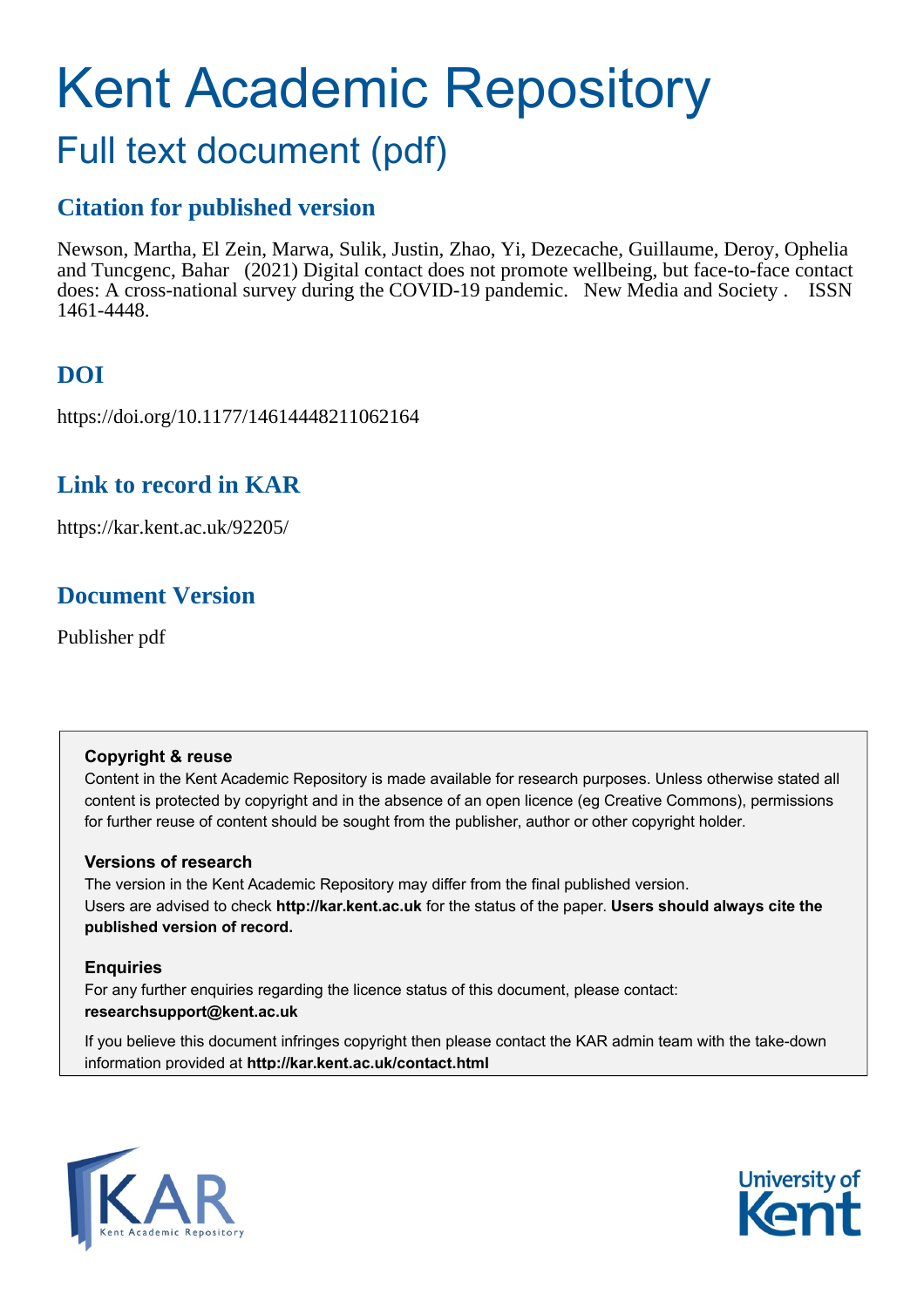**1062[164](http://crossmark.crossref.org/dialog/?doi=10.1177%2F14614448211062164&domain=pdf&date_stamp=2021-12-07)** NMS0010.1177/14614448211062164new media & society**Newson et al.**

*Article*



**Digital contact does not promote wellbeing, but face-to-face contact does: A cross-national survey during the COVID-19 pandemic**

new media & society  $1 - 24$ © The Author(s) 2021  $\boxed{6}$ 

DOI: 10.1177/14614448211062164 Article reuse guidelines: [sagepub.com/journals-permissions](https://uk.sagepub.com/en-gb/journals-permissions) [journals.sagepub.com/home/nms](https://journals.sagepub.com/home/nms)



**Martha Newson**

University of Kent, UK; University of Oxford, UK

**Yi Zhao** Indiana University, USA

**Marwa El Zein** University College London, UK; Max-Planck for Human Development, Germany

**Justin Sulik** Ludwig Maximilian University, Germany

#### **Guillaume Dezecache**

Université Clermont Auvergne, LAPSCO, CNRS, France

#### **Ophelia Deroy**

Ludwig Maximilian University, Germany; University of London, UK

#### **Bahar Tunçgenç**

University of Nottingham, UK; University of Oxford, UK

**Corresponding author:**

Martha Newson, School of Anthropology and Conservation, University of Kent, Canterbury CT2 7NZ, UK. Email: [m.newson@kent.ac.uk](mailto:m.newson@kent.ac.uk)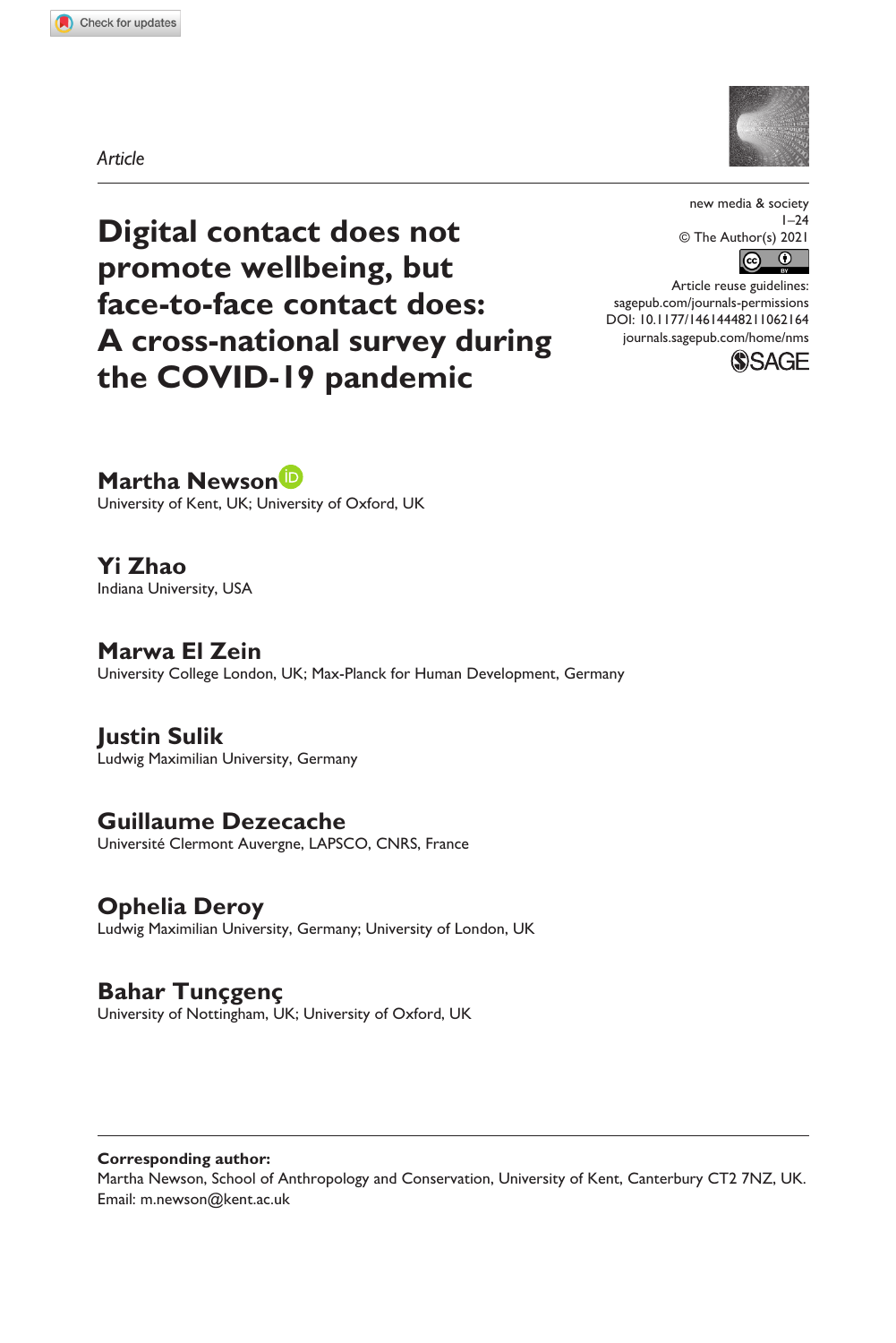#### **Abstract**

With restricted face-to-face interactions, COVID-19 lockdowns and distancing measures tested the capability of computer-mediated communication to foster social contact and wellbeing. In a multinational sample (*n* = 6436), we investigated how different modes of contact related to wellbeing during the pandemic. Computer-mediated communication was more common than face-to-face, and its use was influenced by COVID-19 death rates, more so than state stringency measures. Despite its legal and health threats, face-to-face contact was still positively associated with wellbeing, and messaging apps had a negative association. Perceived household vulnerability to COVID-19 reduced the positive effect of face-to-face communication on wellbeing, but surprisingly, people's *own* vulnerability did not. Computer-mediated communication was particularly negatively associated with the wellbeing of young and empathetic people. Findings show people endeavored to remain socially connected, yet however, maintain a physical distance, despite the tangible costs to their wellbeing.

#### **Keywords**

Computer-mediated communication, COVID-19 pandemic, empathy, face-to-face contact, gender, modes of contact, social interaction, wellbeing

Humans are a highly social species, needing to maintain meaningful social connections throughout their lifetimes, for both wellbeing and survival (Hrdy, 2009; Tomasello, 2014). The need for social connections becomes even more prominent when people are faced with threatening or stressful situations, like a global pandemic (Dezecache et al., 2020). However, the COVID-19 pandemic imposed a particular challenge to maintaining social connections—the minimizing of physical contact with others, widely endorsed as one of the most effective measures for reducing the spread of the virus (WHO, 2020). With the rise in computer-mediated communications such as video calls, phoning, or messaging, minimal face-to-face contact does not necessarily equate to social isolation.

This pre-registered study aims to answer two key questions central to a range of disciplinary perspectives and literatures, including sociology, public health, social psychology, and cultural studies: (1) Which modes of contact do people around the world use during a pandemic? (2) Which modes of interaction under conditions of lockdown are best for people's mental wellbeing? We investigate these questions across a diverse set of nations by means of a survey that included measures of social interactions and modes of contact (face-to-face, video, phone, or messaging), empathy, demographic variables (age, gender, education level), and pandemic-specific factors (stringency of COVID-19 measures and COVID-19 death rates in participants' countries/states). These results can help scholars and public health professionals target future research and interventions aimed at mitigating the negative impact of video calls, messaging, and phone calls, alongside restricted face-to-face contact, on the population's wellbeing.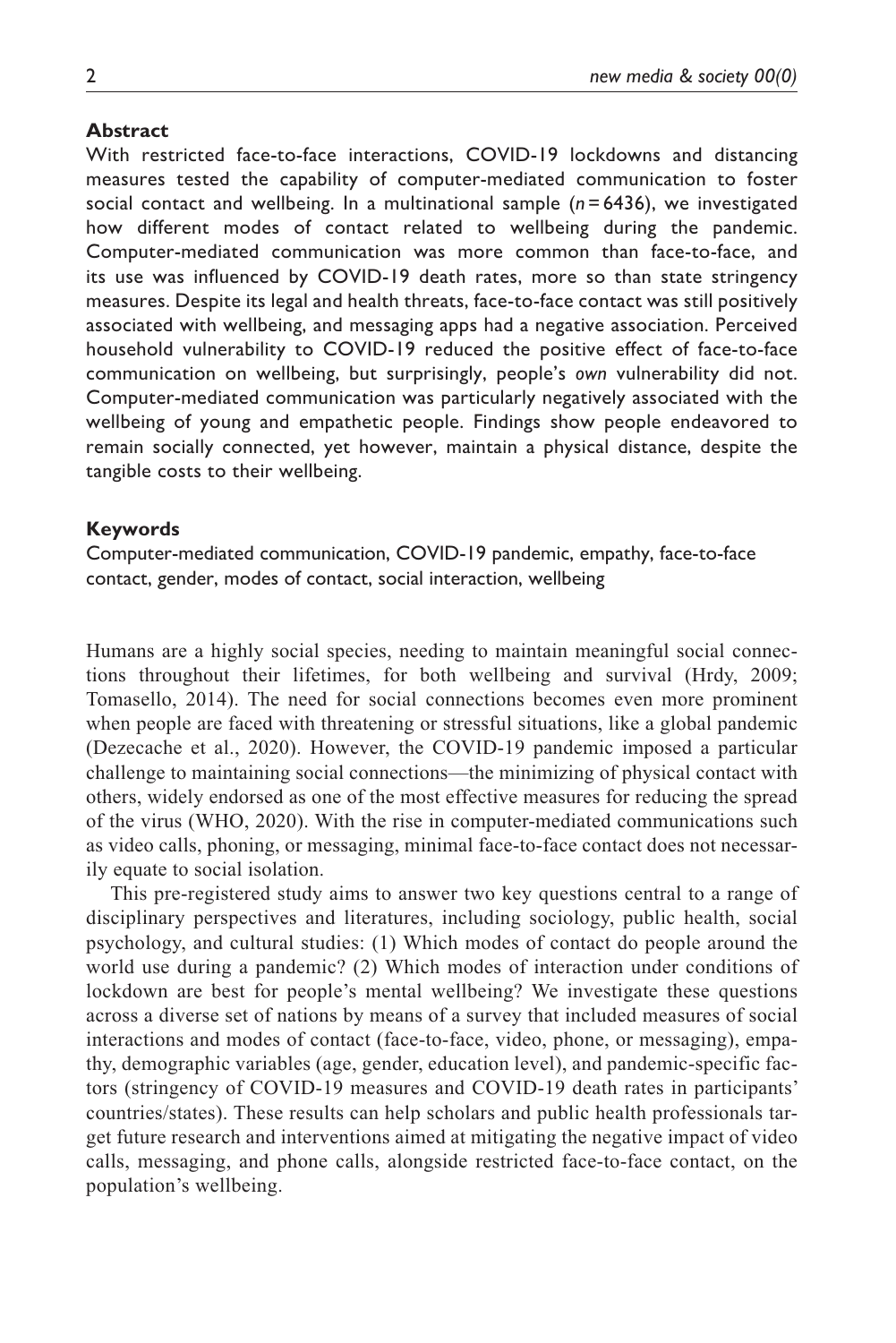#### *A human need for face-to-face contact*

Human wellbeing depends on having strong social connections and support (Baumeister and Leary, 1995), but does it matter *which modes* of contact we use to connect with others? When proximity is dangerous or restricted, what happens to face-to-face contact and can it be replaced by physically distant modes of communication? If so, in terms of wellbeing, can face-to-face interaction be *successfully* replaced? These questions are particularly timely with recent social distancing measures, but have been relevant at every technological milestone, from the rise of writing in Ancient Greece (Orben, 2020) to when chatting and emailing over the Internet first became part of our daily lives (Kraut et al., 1998).

We identify two schools of thought: "naturalism," which argues that our ancestors evolved using facial and vocal cues, as well as body language, and that these are only picked up in close proximity (Daft and Lengel, 1986; Kock, 2005) and "pluralism," which argues that computer-mediated communication is equivalent to, or even better than, face-to-face interaction due to its anonymity and promotion of self-disclosure, that is, communicating personal information (Jiang et al., 2013). Users of computer-mediated communication are able to present an optimal version of themselves in a context of their choosing (Scott and Fullwood, 2020; Walther, 1996), though the introduction of virtual reality and a range of multisensory channels has arguably started to challenge this (see Carr, 2020).

When considering how different modes of contact relate to wellbeing and the quality of interactions, we need to bear in mind the unique benefits and limitations of each mode. These tend to equate to sensory cues or levels of synchronicity. From the naturalist perspective, face-to-face interactions involve rich visual, auditory, tactile, and contextual information that helps people pick up important social cues and share intentions and emotions. However, computer-mediated communication, such as text messaging or phone calls, tends to be less rich, either lacking or with limited opportunities for eye contact, synchronous affect, and turn-taking. Developments in video messaging technology have come some way in addressing these issues. For instance, eye contact in live-video messaging not only elicits psychophysiological responses and positive affective facial reactions, as recorded videos can, but also autonomic arousal (Hietanen et al., 2020). In sum, feelings of social closeness bare a direct relationship to the quality and quantity of communication (Kraut et al., 1998; Meier et al., 2021).

In support of naturalism, feelings of social connectedness are strongest after direct face-to-face interaction, followed by video chat, then audio chat, and finally text-based messaging (Sherman et al., 2013). This is in line with findings suggesting that interacting through phone or video chat, as compared to through email or text, leads to stronger social bonding, higher enjoyment of the conversation and better information exchange between interactants (Kumar and Epley, 2021). Although text-based contact, which is most common among young people (Odgers and Jensen, 2020), produces the weakest connections, connectivity, and interaction quality through this mode can be increased with cues such as emoticons (for reviews, see Bai et al., 2019; Tang and Hew, 2019). Past research has also shown that people choose richer modes of contact (e.g. phone calls vs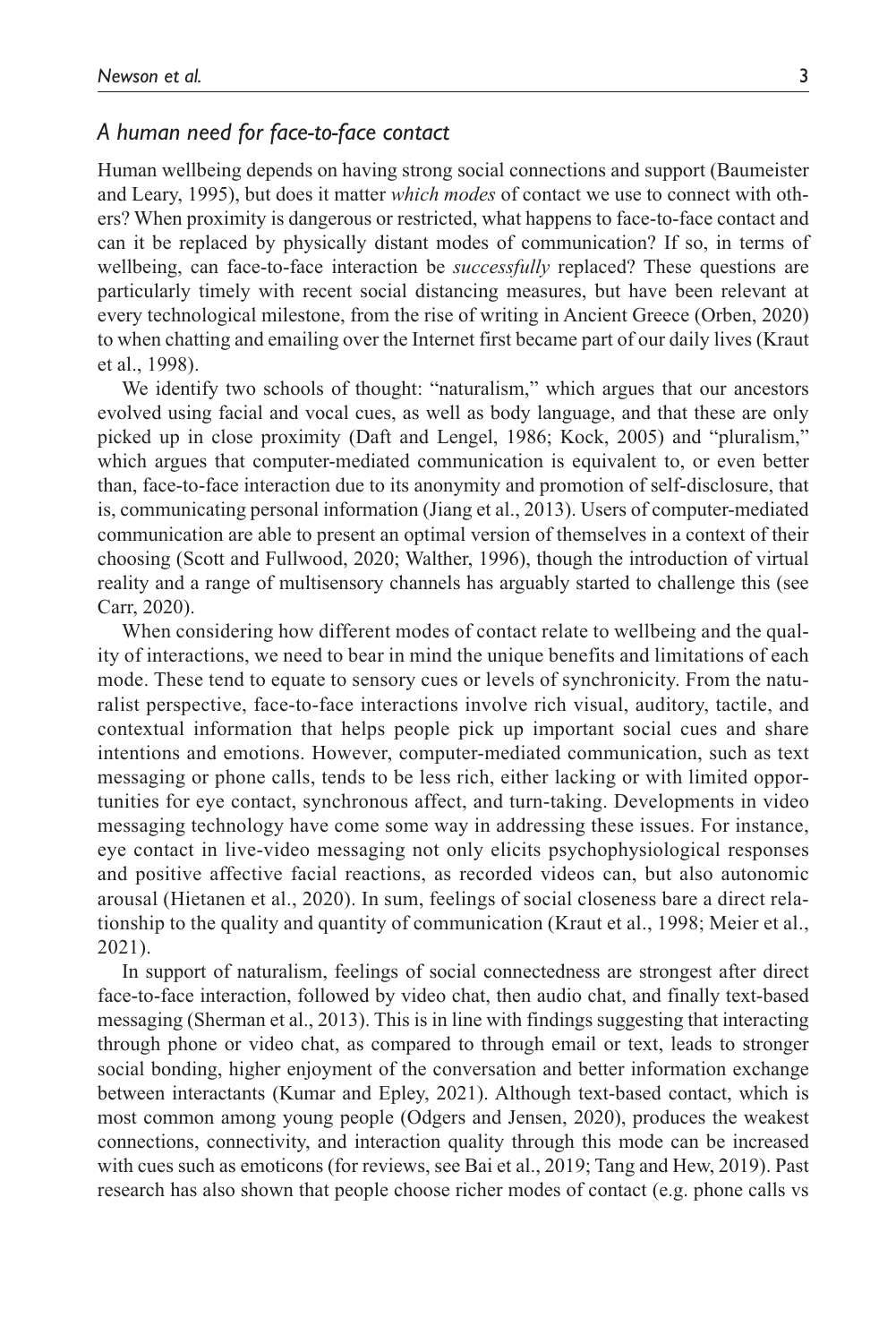messages) when interacting with someone with whom they have stronger connections (Baym et al., 2004; Yang et al., 2014).

Communicating through modes that allow the transmission of non-verbal cues, be it face-to-face or computer-mediated, improves personal connections and is associated with various aspects of greater wellbeing (Goodman-Deane et al., 2016). Duration of face-to-face contact positively relates to happiness (Vlahovic et al., 2012). While social support increases positive affect regardless of the modality, life satisfaction, and low levels of loneliness are associated with face-to-face social support far more than with computer-mediated social support (Wohn et al., 2017).

Finally, although emojis may be perceived by the brain in a way that is similar to how emotion recognition takes place (Aldunate and González-Ibáñez, 2017), they and other message-based communications do not produce as much enjoyment, perception of similarity with the sender, or closeness with the sender (Sprecher and Hampton, 2017). Considering these prior studies showing computer-mediated communication to be less sensorily rich than face-to-face contact, we test whether face-to-face still had optimal effects on wellbeing when opportunities for contact were limited, or even associated with health risks, during the early phases of the pandemic.

#### *The value of computer-mediated communication*

Computer-mediated communication allows connection with others who are not physically present. This permits the development and maintenance of geographically displaced and potentially large social networks. In support of pluralist approaches, this "hyperpersonal" experience, afforded uniquely by computer-mediated communication, can also lead to more intimate, more satisfying, long-term social connections, even surpassing those experienced through face-to-face interaction (Scott and Fullwood, 2020; Walther, 1996).

The benefits and limitations of computer-mediated communication are nuanced and depend on how the technology is used. One meta-analysis found phone calls and textbased messaging to have overall positive associations with wellbeing (Liu et al., 2019). Even feelings of intimacy, at the far reaches of the communication spectrum, which we might expect to be challenging to establish remotely, can be achieved (Lomanowska and Guitton, 2016). Meta-analytic studies have shown that moderate use of computer-mediated communication (e.g. for social and active use) is related to greater wellbeing, and that use above or below this level relates to lower wellbeing (Dienlin and Johannes, 2020).

Older people tend to benefit most from computer-mediated communication, or multimodal methods, reportedly due to configuring their interactions in a way that generates positive emotions and feelings (Chan, 2018). For younger people, passively browsing on social network sites is associated with poorer wellbeing (Dienlin and Johannes, 2020), while active usage through direct exchanges with others is related to increased wellbeing (for a review, see Verduyn et al., 2017). Given these established age-based differences in computer-mediated communication and its link to wellbeing, we investigate whether the restrictions on face-to-face contact led to increased computer-mediated communication and if so, which groups' wellbeing benefited from this switch.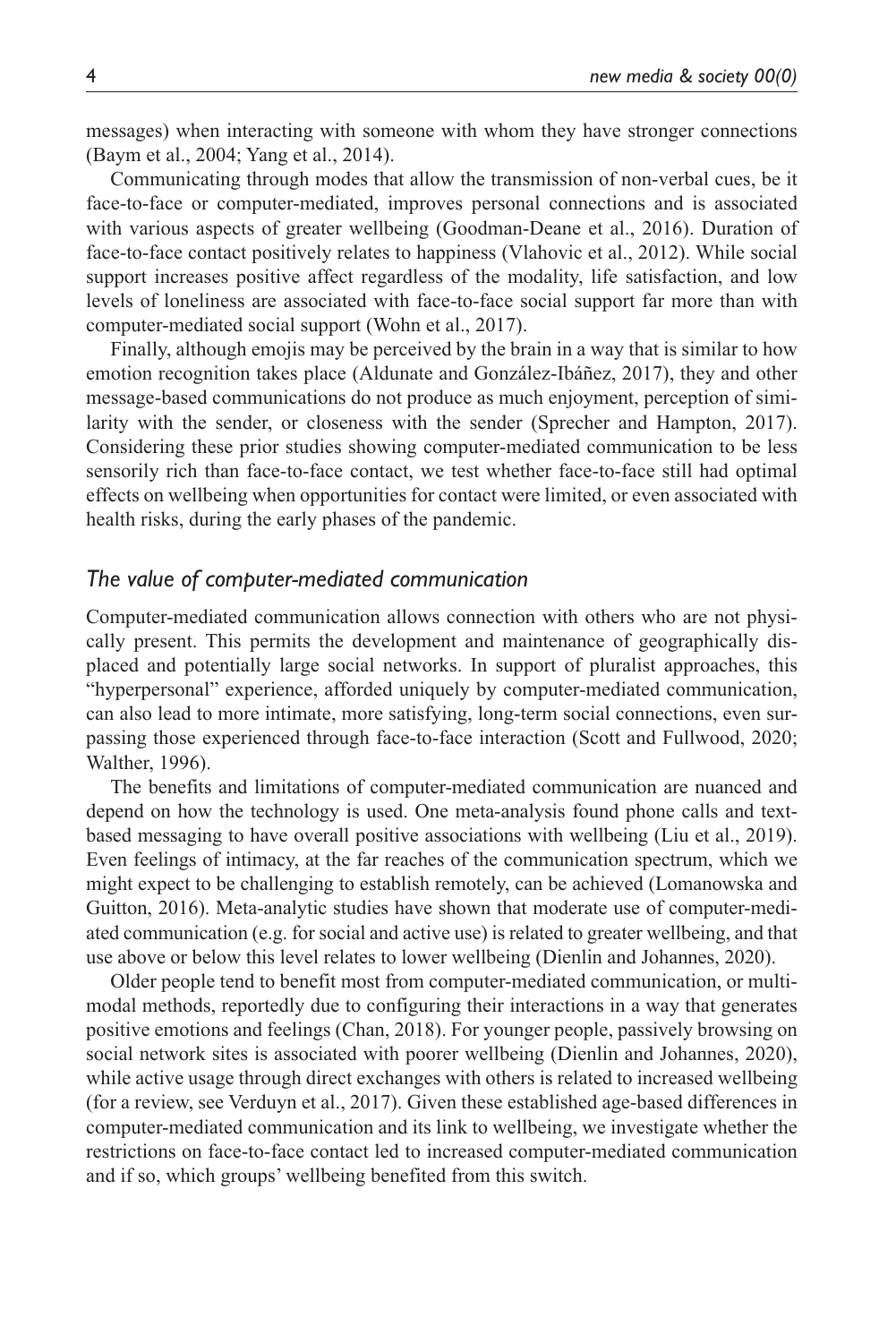#### *Changes in modes of contact during the COVID-19 pandemic*

Naturalist and pluralist approaches have focused on starkly binary issues, such as face-toface versus computer-mediated communication or costs versus benefits (Bordia, 1997). However, a more nuanced question concerns flexibility within these categories: Are humans socially flexible animals when it comes to social interaction? Just how much can computer-mediated communication alleviate our need for proximity-based face-to-face interaction, and what effects might have restricted face-to-face on one hand, and extended computer-mediated communication, on the other hand, have on our wellbeing?

Early insights suggested that computer-mediated communication increased by 64% among American adults during the early stages of the pandemic (Nguyen et al., 2021). Here, frequent online gaming, social media, and emailing were all associated with weaker social bonds, while phone or video calls and text messaging were not. It is not just interactions with friends and family that have changed, but for many people, our whole words have rapidly moved on to computers, such as interactions with workmates (Sirait and Zellatifanny, 2020) or other students (Elmer et al., 2020). Being devoid of face-to-face contact can, however, have a negative effect on individuals' wellbeing. One meta-analysis showed that the self-isolation associated with quarantine during previous global disease outbreaks was associated with adverse psychological states, particularly so for older people with smaller networks to draw upon (Brooks et al., 2020; Kim and Jung, 2020).

Data gathered from the early stages of the COVID-19 pandemic similarly showed lower wellbeing and heightened mental health issues in several countries, with potential links to stringent measures limiting face-to-face contact and/or the increase in pandemicrelated death rates (e.g. Every-Palmer et al., 2020; Fitzpatrick et al., 2020 Groarke et al., 2020; Kim and Jung, 2020; Zhao et al., 2020). A large-scale UK-based longitudinal study further showed that during the COVID-19 pandemic, individuals experiencing face-toface contact were less likely to experience depressive symptoms, as compared to those communicating through phone or video (Sommerlad et al., 2021). Extending these findings to the global scale, in this study, we examine specifically how, in the early months of the pandemic, different modes of contact impacted people's wellbeing.

Socio-demographics and trait empathy influence how communication through different modes of contact impact people's wellbeing. Which demographic groups were at higher risk of poor mental health and wellbeing over the pandemic remains an open question. For instance, while meta-studies have found no gender effects on wellbeing during the pandemic (Castaldelli-Maia et al., 2021; Prati and Mancini, 2021), a systematic review (Vindegaard and Benros, 2020) and a large longitudinal probability sample study in the United Kingdom found mental health had deteriorated most among young people and women (Pierce et al., 2020). Thus, examining how demographic risk factors interact with different modes of contact to influence individuals' wellbeing has important public health relevance.

In addition to gender and age, empathy is one personal trait that may be particularly important in exploring the associations between modes of contact and wellbeing. Empathy defines one's ability to align with and understand others' mental states and has been associated with wellbeing during COVID-19 among Italians (Rossi et al., 2021), and appears to facilitate adherence to pandemic rules (Miguel et al., 2021; Tunçgenç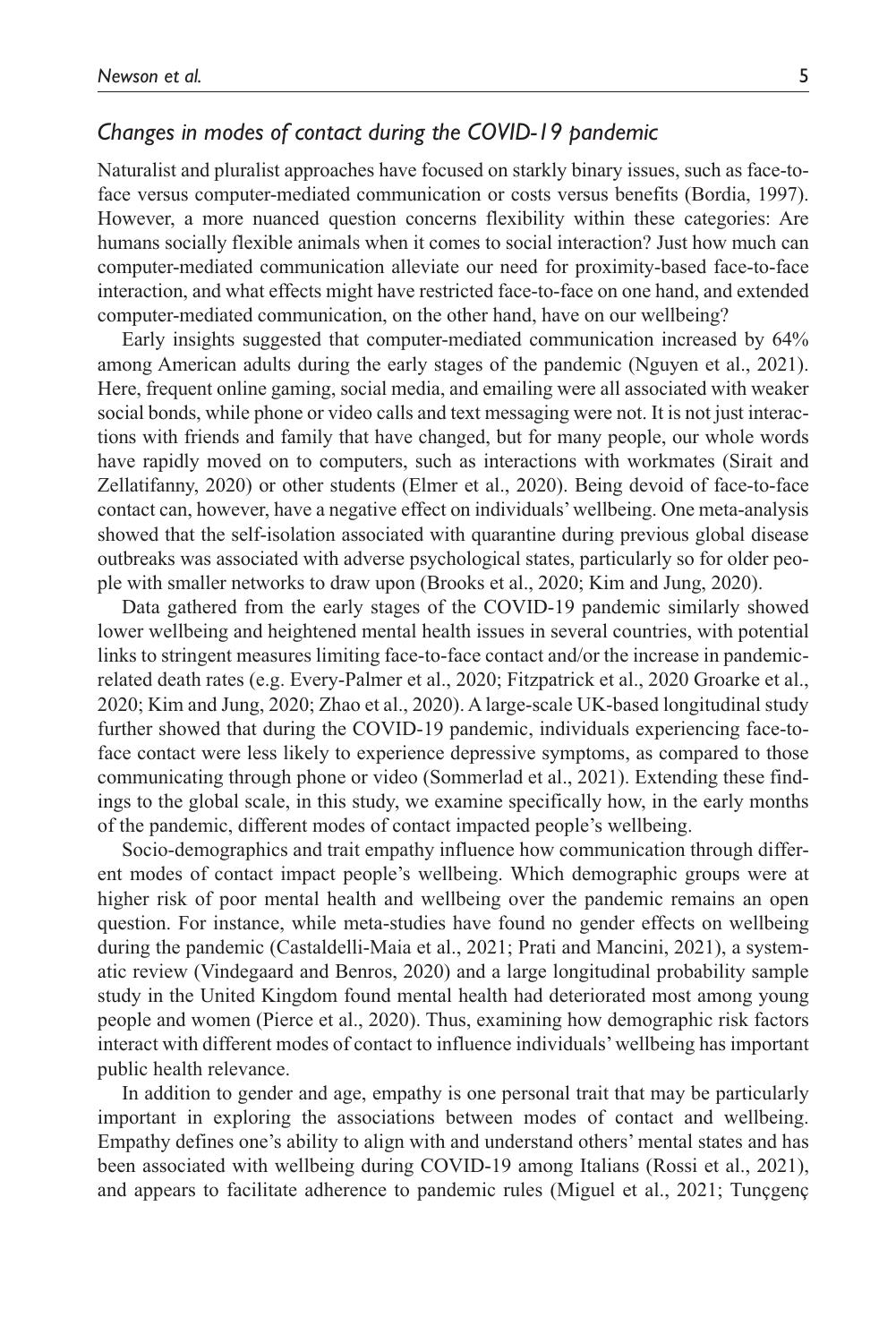et al., 2021). But how does the wellbeing of empathetic people fare in conjunction with computer-mediated modes of contact?

Pre-pandemic studies have shown that empathy is associated with a feeling of being more present in computer-mediated communications, for both men and women (Nicovich et al., 2005). As such, empaths feel more engaged in, or more connected to their computer-mediated environment. They may focus on non-verbal cues that can pose many challenges in the zoom interface (McArthur, 2021) and experience psychological distance associated with remote modes of contact (Tree et al., 2021) particularly profoundly. One potential challenge for empaths is when the edges of their mode of contact become blurred, which may invoke "mirror anxiety" from seeing their own reflection, hyper gaze from staring at a grid of staring eyes, and the development of "third skins" (Fauville et al., 2021; Nadler, 2020). The symbiosis of background, person, and technology that occurs through frequent and extended video contact, that is, a "third skin," has been noted as being emotionally draining (Nadler, 2020). During the pandemic, the presence of third skins, including with loved ones, not only exhausts the user who seeks absent social cues, but also depersonalizes the recipient one is having contact with. We therefore included empathy as an exploratory variable, in addition to age and gender, when explaining wellbeing in relation to modes of contact.

#### *The present study*

The high social and mental health costs the COVID-19 pandemic are anticipated to have incurred (Ghebreyesus, 2020) are likely to be experienced internationally, which we addressed by sampling 110 countries. First, we investigated which modes of contact were most popular during the pandemic (face-to-face, video, phone, messaging). We then compared rates of contact across these modes by gender, age, people working or studying from home versus outside, and by COVID-19 death rates in each region. Finally, we tackled whether face-to-face contact still promoted wellbeing under pandemic conditions. We explored the role computer-mediated communication played in the wellbeing of men and women, and younger and older people. We also investigated how empathy interacted with the different modes of contact and its effect on wellbeing.

We investigated the following, pre-registered hypotheses:

*Hypothesis 1.* More people will report interacting with others through computer-mediated communication, as compared to face-to-face contact. This trend will be more salient (1) among women than men, (2) among younger than older people, (3) among those working or studying from home than those working or studying outside their home, and (4) during acceleration phases of the pandemic.

*Hypothesis 2.* Wellbeing will be positively associated with higher levels of face-to-face contact. This relationship will be moderated by the vulnerability of  $(1)$  the self and  $(2)$ loved ones to contract the disease, such that individuals with high levels of face-to-face will report higher wellbeing than those with less face-to-face contact, only when levels of vulnerability are low.

The pre-registration also detailed an additional hypothesis, for which we did not acquire sufficient data to analyze. The hypothesis was that the association between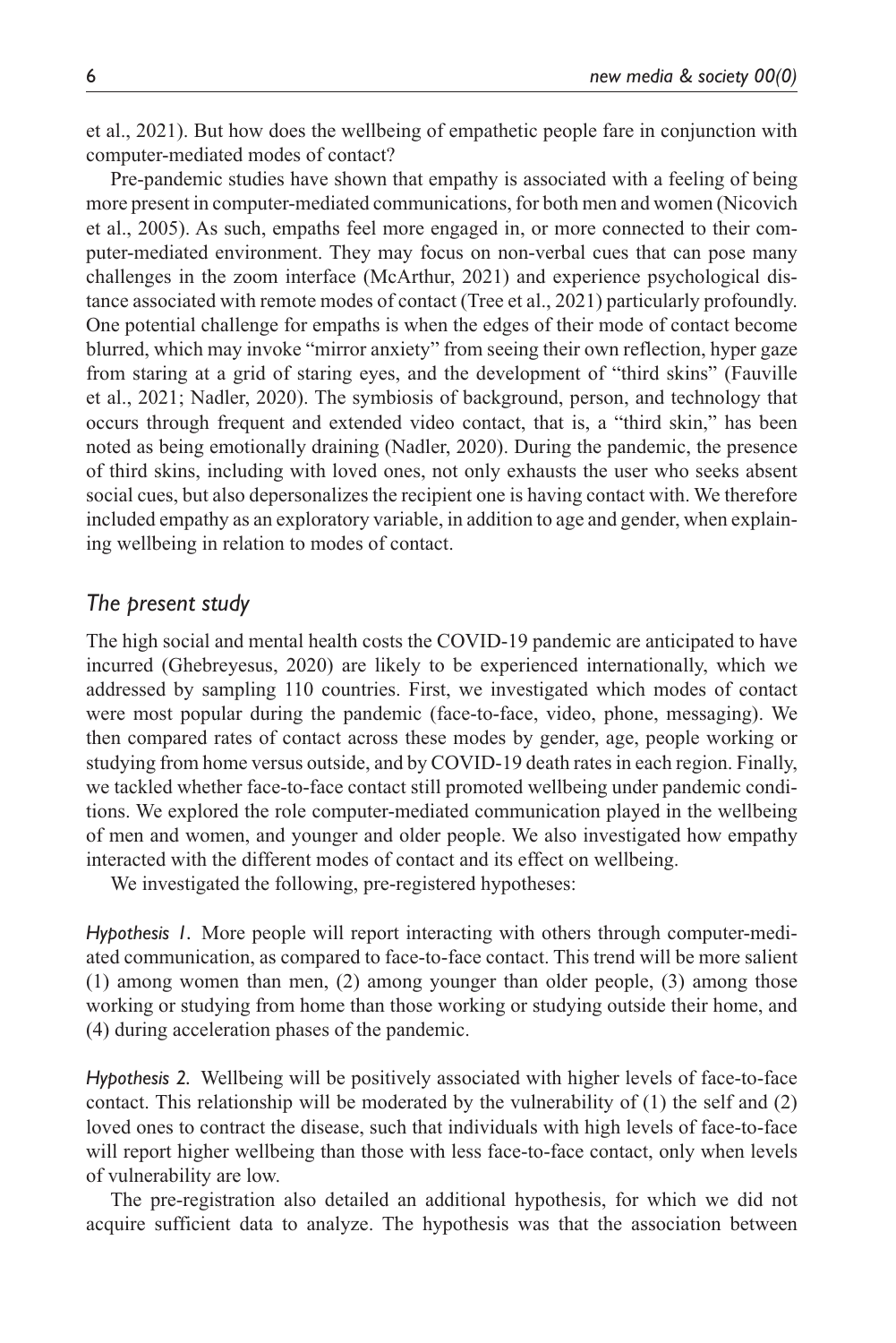face-to-face contact and wellbeing would be weaker in countries enforcing lockdown with more cultural tightness (i.e. more norm compliance) during lockdown. Unfortunately, only 6 of the 110 countries sampled had a sample size of over 100 and a tightness score available online, resulting in a lack of variation that rendered the results meaningless. Limited analyses are available through the Open Science Framework (OSF).

*Exploratory analyses.* Given differences in cue richness across computer-mediated communication, we further examined how different computer-mediated modes may be associated with wellbeing. As the interpretation of social-emotional cues is a key challenge for computer-mediated communication, we were particularly interested in their interaction with empathy. In addition, we explored whether gender and age, two demographics that had main effects on wellbeing, interacted with computer-mediated modes to influence wellbeing.

#### **Method**

#### *Participants*

During the months of April to May 2020, data were collected from 6675 participants. The majority of participants reported completing university or postgraduate studies (83.5%) and 31.3% were current students. At the time of completing the survey, 48.1% of the participants were always working or studying from home and 16.7% were never doing so. Participants were from a total of 115 countries, but most participants were from Australia (*N*=135), Bangladesh (*N*=275), Canada (*N*=105), Colombia (*N*=76), France (*N*=344), Germany (*N*=221), India (*N*=82), Italy (*N*=112), Peru (*N*=724), Spain (*N*=75), Sweden (*N*=138), Turkey (*N*=1148), the United Kingdom (N=1937), and the United States  $(N=543)$ .

Several exclusion criteria were applied before analysis: (1) 115 participants (*n*=59 non-binary, *n*=56 preferred not to disclose their gender) who reported a gender other than "man" or "woman" were excluded to their low *n* and because some of our preregistered analyses required directly comparing men and women. However, we included additional, exploratory analyses with these participants; (2) 41 participants had missing information about the stringency of measures used in their region; (3) 32 participants had missing information about the COVID-19 deaths reported in their region; and (4) 1110 participants were neither working nor studying, and hence had missing data for the follow-up question of whether they were working or studying from home. The latter criterion was applied only to the analyses that included the "home" variable as a predictor or covariate, resulting in a reduced dataset of 5446 participants (3643 women). In analyses that did not include the "home" variable, the sample used comprised 6523 participants (4333 women) with an age range of 16–90 years and a mean age of 36.63  $(SD=14.26)$ .

#### *Measures*

The items used for this study are a subset from a larger survey, which can be accessed from the main project page on the OSF. The present survey comprised the following: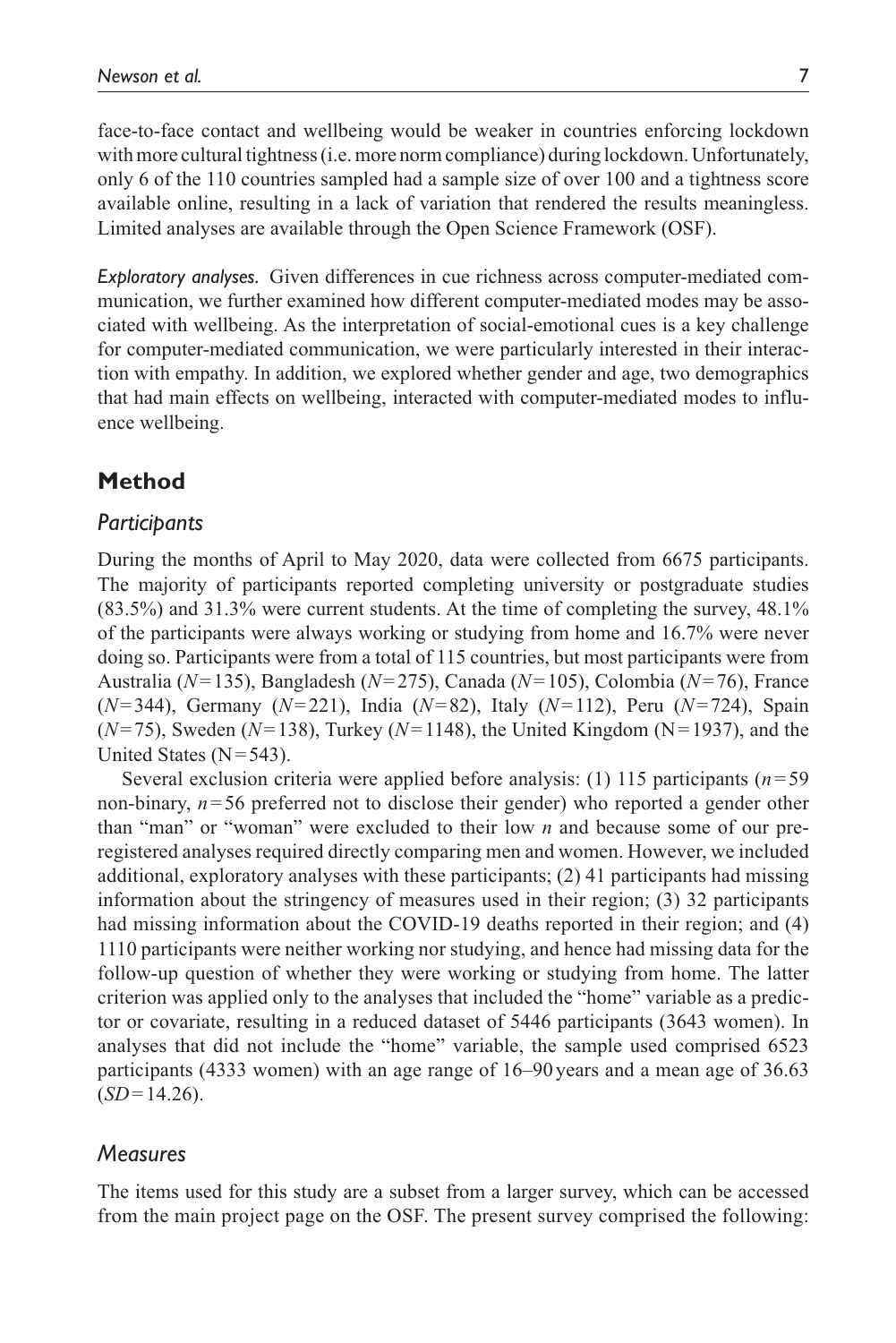(a) demographics questions, (b) the Social Network Questionnaire (Stiller and Dunbar, 2007), (c) the Warwick-Edinburgh Mental Wellbeing Scale (Tennant et al., 2007), and (d) the empathy quotient (Wakabayashi et al., 2006). Full details can be found in the Supplemental material.

#### *Demographics*

Participants provided their age, gender (options: man, woman, non-binary, prefer not to say), education levels (none, primary, secondary, university/college, post-graduate), whether they studied or worked and, if so, whether they currently worked or studied from home. Participants were also asked their country of residence at the time of answering, which was used to obtain the rate of deaths and stringency of lockdown measures in that country or USA state. The stringency scores were obtained by taking the average of the past 15days' stringency indices reported in the OxCGRT database (Hale et al., 2020) as of the day participants completed the survey. Death rates were obtained through the Johns Hopkins Coronavirus Resource Center website [\(https://coronavirus.jhu.edu/map.](https://coronavirus.jhu.edu/map.html) [html\)](https://coronavirus.jhu.edu/map.html). For participants in the United States, stringency and acceleration of the pandemic were according to state. Thus, both stringency and acceleration scores represent trends within a country or state for the 2 weeks prior to survey completion.

#### *Modes of contact*

Following prior work (Dunbar and Spoors, 1995), participants were asked to note down the first names of all the people they had a voluntary conversation with in the last 7 days and how they interacted with them (i.e. their modes of contact). Participants were specifically instructed not to include "casual contacts, such as compulsory work meetings and interactions with shop workers or professionals (e.g. doctors, police, etc.)." Multiple modes of contact were possible for each social contact, with the options being face-toface, video chat, phone, email, message, and other. For our analyses, email and text message categories were collapsed to form a single "message" category, as they are both text-based, lacking auditory and facial cues. Each mode of contact had a small image accompanying it to reduce ambiguity (see OSF for full survey).

#### *Vulnerability*

Participants were asked how vulnerable they thought they and someone they cared about in their household were to the coronavirus disease. Self- and household vulnerability were assessed on 100-point scales ranging from  $0=$  "not vulnerable at all" through  $50$ ="as vulnerable as an average person" to  $100$ ="extremely vulnerable."

#### *Procedure*

Participants were asked to complete an online survey prepared using jsPsych (De Leeuw, 2015). Responses were collected in 12 languages (i.e. Arabic, Bangla, Chinese, English,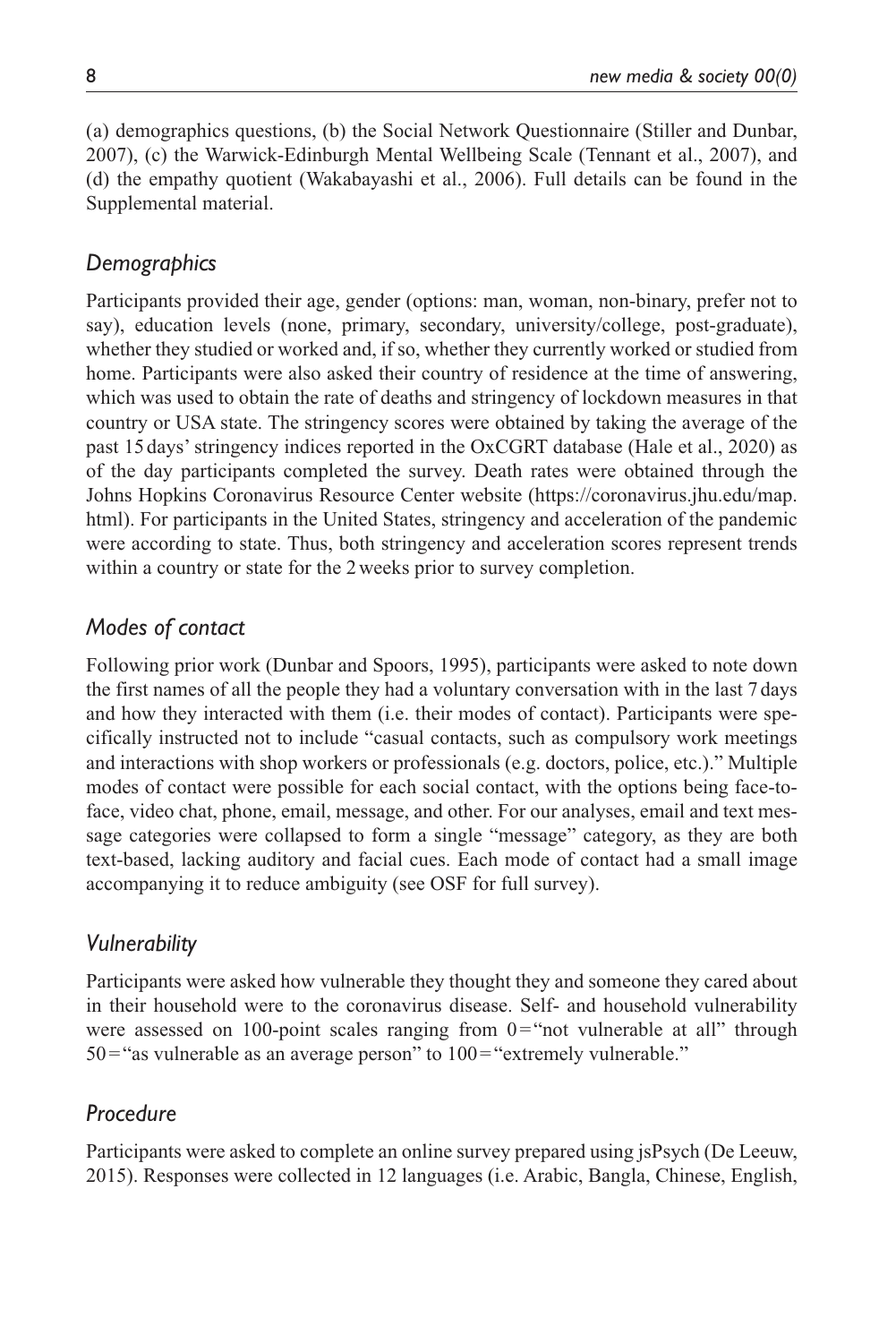French, German, Hindi, Italian, Persian, Spanish, Swedish, Turkish) and shared beyond student networks to encourage a less WEIRD (Western, Educated, Industrialized, Rich, and Democratic) sample (Henrich et al., 2010). Data were collected at six time-points in 2020, of which this study uses only Phase 1. There was a 5-week window for each language in which to complete the survey, with the first language (English) published on 9 April 2020 and the last one (Hindi) on 29 April 2020.

As is common in cross-cultural research, participation was on a voluntary basis to obtain an as unbiased sample as possible across cultures and different social-economic groups in the population. For participant recruitment, snowball sampling (through existing contacts) and volunteer sampling (through calls for participation in wider networks) were employed. These revolved around student mailing lists, university press releases, calls for participation made on local and national media and blog posts in the hosting countries. In addition, advertisements were issued in target community groups and social media platforms (e.g. COVID-19 Facebook groups).

#### *Statistical analysis*

Data regarding the mode frequencies were highly skewed, with many people reporting zero use. We therefore selected mixed effects zero-inflated negative binomial regressions for Hypothesis 1 analyses, which were conducted using R v. 4.0.4 package GLMMadaptive (Pinheiro and Bates, 1995; R Core Team, 2019). In the model, the frequency of the four modes (face-to-face, video, phone, message) was the outcome variable, participant ID was entered as a random effect variable and mode of contact, total number of contacts, and stringency were the covariates. In addition, models were fitted to examine the interaction between the mode of contact and gender, age, and home, as well as the interaction between mode of contact and death rate or stringency. In these models, the fixed effects compare the incidences of three computer-mediated modes against the reference category of face-to-face. The zero-part coefficients compare zero incidences of the computer-mediated modes against zero incidences of the reference category (face-to-face). For Hypothesis 2 and the exploratory analyses, linear regressions were conducted using JASP (v0.14) and interaction visuals were plotted using visualization data created in PROCESS v3.5.2 on SPSS v27 (Hayes, 2017; JASP Team, 2020). Hypothesis 2's linear regression models had wellbeing as the outcome variable and face-to-face, household or self-vulnerability and their two-way interaction with face-to-face the predictor variables. Age, total contacts, stringency, gender, home, and education were included as covariates. All continuous predictors were standardized to mean  $= 0$  and standard deviation  $= 1$  throughout. The dataset was re-standardized prior to analyses including "home" as a predictor, after excluding participants with missing data on this variable.

In the exploratory analyses, we conducted several multilinear regressions with wellbeing the outcome variable, and empathy and the four modes predictors. We also investigated how the four modes interacted with empathy, age, and gender, respectively. Age, total contacts, stringency, gender, home, and education were included as covariates.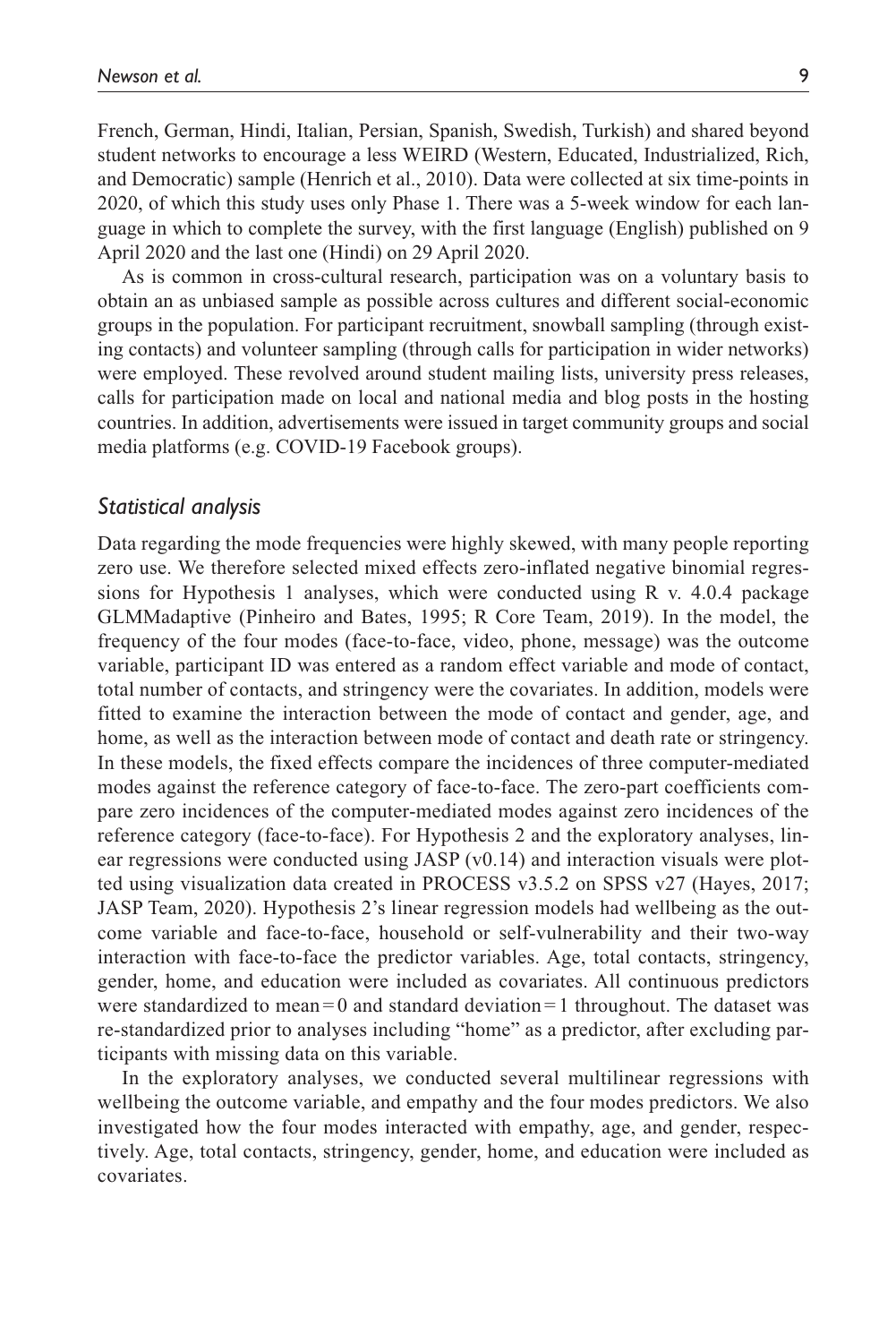| Reference: face-to-face             | Estimate | EXP <sup>a</sup> | SE   | z        | Þ      |
|-------------------------------------|----------|------------------|------|----------|--------|
| <b>Fixed effects</b>                |          |                  |      |          |        |
| Messaging                           | 1.15     | 3.16             | 0.03 | 38.09    | < 0.01 |
| Phone                               | 0.62     | 1.83             | 0.03 | 19.90    | < 0.01 |
| Video                               | 0.77     | 2.17             | 0.03 | 24.74    | < 0.01 |
| Total contacts                      | 0.78     | 2.18             | 0.01 | 65.71    | < 0.01 |
| Stringency                          | $-0.09$  | 0.91             | 0.01 | $-7.68$  | < 0.01 |
| Zero-part coefficients <sup>b</sup> |          |                  |      |          |        |
| Messaging                           | $-1.67$  | 0.19             | 0.10 | $-17.42$ | < 0.01 |
| Phone                               | $-1.89$  | 0.15             | 0.11 | $-17.12$ | < 0.01 |
| Video                               | $-1.74$  | 0.18             | 0.11 | $-16.02$ | < 0.01 |

**Table 1.** Frequency of modes of contact, fixed effects, and zero-part coefficients.

SE: standard error.

<sup>a</sup>As the model used a log-link, that is, the log of the outcome is linearly related to the covariates, we include an EXP column to help interpret the model, whereby EXP reflects exponentiated coefficients.

 $^{\rm b}$ The zero-part coefficients represent how much each variable had ''0'' as a response, in relation to how much the reference category (face-to-face) had "0" as a response, that is, participants were significantly less likely to report not having used computer-mediated communication at all in relation to having had zero face-to-face contact.

#### **Results**

#### *Hypothesis testing*

*Computer-mediated communication is more common than face-to-face during the pandemic.* Overall, 73.7% of participants reported zero face-to-face communications in the week prior to completing the survey. Using Kendall's  $\tau_{\rm b}$ , face-to-face correlated with video ( $\tau_b$ =.13), phone ( $\tau_b$ =.22), and message ( $\tau_b$ =.19), *ps* <.001, though the correlations among the three computer-mediated modes were stronger ( $\tau_b$  > .35, *ps* < .001). To explore computer-mediated communication use in relation to face-to-face, we used negative binomial models with mode frequency the outcome, mode type the predictor, and stringency and total contacts (the number of personal contacts an individual had outside of their household in the last week) as covariates. First, in support of Hypothesis 1, we found that most people interacted through computer-mediated communication rather than face-to-face ( $ps < .001$ , Table 1). Participants were significantly more likely to report zero face-to-face contact than they were to report zero contact through computermediated communication ( $p \le 0.001$ ). People were 216% more likely to message, 117% more likely to use video, and 86% more likely to use phone contact than face-to-face contact (see Table SI1 in the Supplemental material).

To examine whether these relatively low levels of face-to-face contact were especially more salient in certain demographic groups or contexts, we added gender, age, the "home" variable (i.e. describing whether people worked/studied from home) and death rate as interaction terms to the mode types. In the death rate interaction model, we also included age, gender, and home as covariates. Regardless of gender  $(p = .732)$  or age (*p*s>.109), people reported similar amounts of face-to-face contact. Pairwise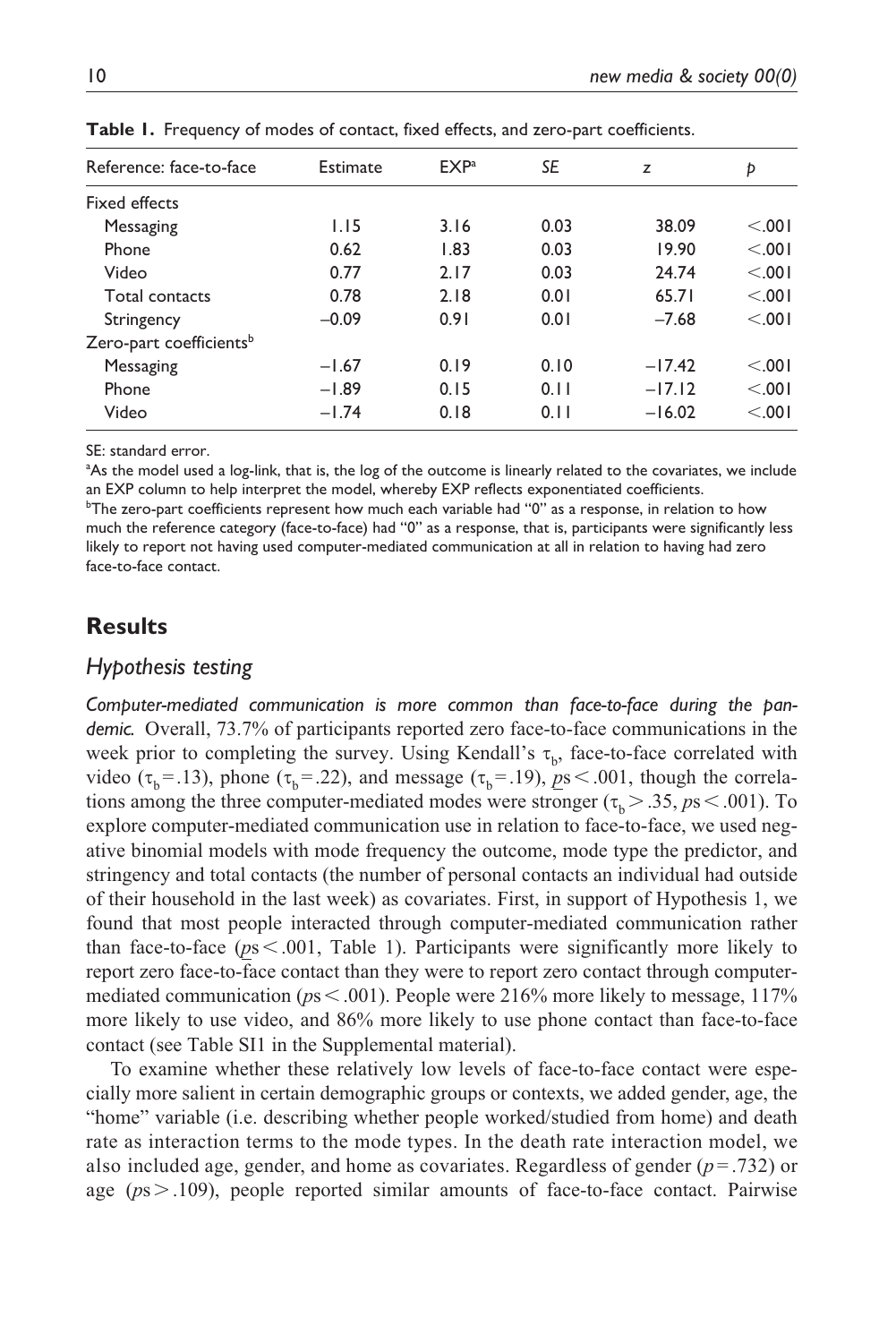| Variable                          | Estimate | <b>EXP</b> | SE   | z       | Þ       |
|-----------------------------------|----------|------------|------|---------|---------|
| Messaging                         | 0.85     | 2.34       | 0.07 | 12.26   | < 0.01  |
| Phone                             | 0.40     | 1.49       | 0.07 | 5.50    | < 0.001 |
| Video                             | 0.50     | 1.65       | 0.07 | 6.83    | < 0.01  |
| Home (sometimes)                  | $-0.04$  | 0.96       | 0.09 | $-0.47$ | .637    |
| Home (yes)                        | $-0.37$  | 0.69       | 0.08 | $-4.63$ | < 0.01  |
| Total contacts                    | 0.77     | 2.16       | 0.01 | 60.64   | < 0.001 |
| Stringency                        | $-0.09$  | 0.91       | 0.01 | $-6.62$ | < 0.001 |
| Message $\times$ home (sometimes) | 0.06     | 1.06       | 0.09 | 0.67    | .503    |
| Phone $\times$ home (sometimes)   | 0.01     | 1.01       | 0.10 | 0.15    | .883    |
| Video $\times$ home (sometimes)   | $-0.01$  | 0.99       | 0.10 | $-0.11$ | .913    |
| Message $\times$ home (yes)       | 0.49     | 1.63       | 0.08 | 5.92    | < .001  |
| Phone $\times$ home (yes)         | 0.35     | 1.42       | 0.09 | 4.03    | < 0.01  |
| Video $\times$ home (yes)         | 0.49     | 1.63       | 0.09 | 5.63    | < .001  |
|                                   |          |            |      |         |         |

**Table 2.** Modes of contact by staying home, fixed effects.

SE: standard error. Reference categories are Face to Face contact and Home (no), that is, mode values are in relation to face-to-face and Home values are in relation to not staying home.

comparisons revealed that relative to face-to-face contact, women relied on messaging and video more than men, and older age groups relied on phone use more than the youngest age group (Table SI3 in the Supplemental material). As predicted, people staying at home used computer-mediated modes more than face-to-face, as compared to people working or studying outside the home  $(p < .001)$  (see Table 2).

Finally, as predicted, the model with death rates as the moderator showed that when the pandemic was escalating (i.e. death rates were increasing), people were more likely to use computer-mediated communication as compared to face-to-face (*p*s < .001, Table 3). As the pandemic escalated, people were especially more likely to report zero face-to-face contact compared to reporting zero computer-mediated communication (*p*s<.001, SI). We re-ran the analysis, including stringency instead of death slope and found that death slope was a more powerful moderator, which may suggest that people were responding to the threat of the pandemic somewhat independently from state or national restrictions (see Table SI7 in the Supplemental material).

*Despite risks to oneself, face-to-face contact is associated with wellbeing during the pandemic.* A paired-samples *t*-test revealed that people tended to perceive loved ones in their household as more vulnerable to COVID-19 (*M*=55.48, *SD*=22.92) than they did themselves  $(M=45.49, SD=20.64)$ ,  $t(4831)=30.34, p<.001$ . To investigate the effects of face-to-face contact and self and loved ones' vulnerability (Hypothesis 2), we ran two separate linear regressions with wellbeing as the outcome variable. The two vulnerability variables were treated separately due to the strong correlation between them (*r*=.46,  $p < .001$ ). In the first model, we included face-to-face, self-vulnerability, and their two-way interaction as predictors, with age, total number of contacts, stringency, gender, staying home, and education as covariates. In the second model, we replaced selfvulnerability with household vulnerability. In both models, we found that people with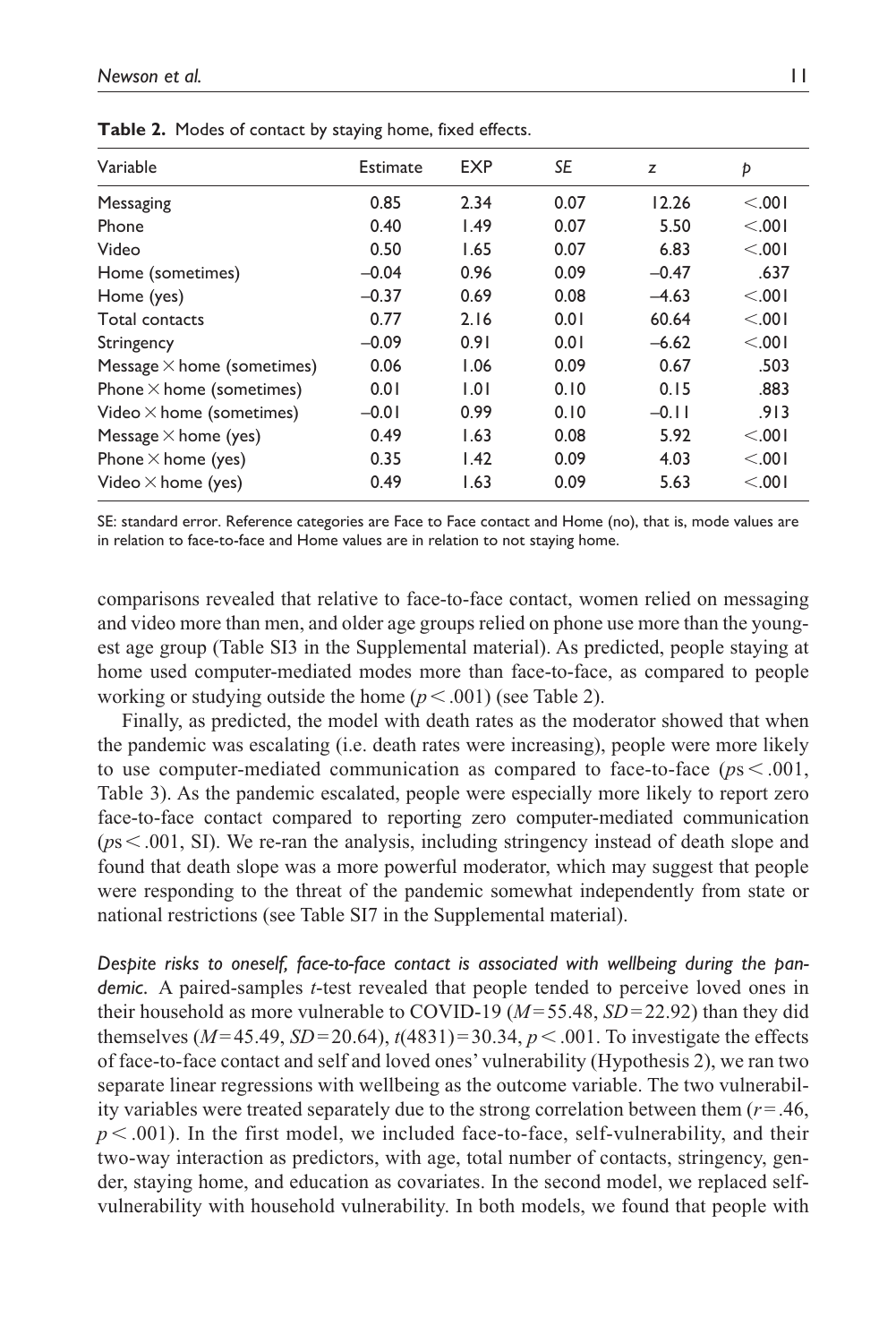| Reference: face-to-face      |          |            |      |         |         |  |
|------------------------------|----------|------------|------|---------|---------|--|
|                              | Estimate | <b>EXP</b> | SE   | z       | Þ       |  |
| Messaging                    | 1.13     | 3.09       | 0.03 | 34.70   | < 0.001 |  |
| Phone                        | 0.61     | 1.84       | 0.03 | 17.86   | < 0.01  |  |
| Video                        | 0.74     | 2.09       | 0.03 | 21.66   | < .001  |  |
| Death slope                  | $-0.14$  | 0.87       | 0.03 | $-4.20$ | < .001  |  |
| Total contacts               | 0.72     | 2.05       | 0.01 | 56.95   | < 0.001 |  |
| Gender                       | 0.27     | 1.31       | 0.03 | 9.86    | < 0.001 |  |
| Age                          | $-0.03$  | 0.97       | 0.01 | $-2.69$ | .007    |  |
| Home (sometimes)             | 0.02     | 1.02       | 0.04 | 0.42    | .677    |  |
| Home (yes)                   | 0.04     | 1.04       | 0.03 | 1.36    | .173    |  |
| Education                    | 0.08     | 1.08       | 0.01 | 7.85    | < 0.01  |  |
| Message $\times$ death slope | 0.27     | 1.31       | 0.03 | 7.87    | < 0.001 |  |
| Phone $\times$ death slope   | 0.13     | 1.14       | 0.04 | 3.81    | < 0.01  |  |
| Video $\times$ death slope   | 0.31     | 1.36       | 0.03 | 8.96    | < .001  |  |

**Table 3.** Modes of contact in relation to face-to-face during peak restrictions and easing of lockdown acceleration and deceleration phases of the pandemic (death slope), fixed effects.

SE: standard error.

more face-to-face contact tended to have greater wellbeing (self-vulnerability model, β=.06, *SE*=0.07; household vulnerability model, β=.03, *SE*=0.05; *p*s<.001). There was no interaction between face-to-face and self-vulnerability  $(p=106, S<sub>I</sub>)$ , whereas face-to-face significantly interacted with household vulnerability (β=–.04, *SE*=0.07,  $p = 0.027$ , such that people with more face-to-face contact who also perceived their household members as low-risk to the disease had especially greater wellbeing (see Tables SI8–9 in the Supplemental material).

#### *Exploratory analyses*

To examine the computer-mediated modes and empathy's (*M*=18.21, *SD*=3.31) associations with wellbeing, we ran four models, one for each mode of contact, with wellbeing the outcome variable and each mode's interactions with empathy quotient (EQ) as the predictor variables. We repeated this process for each mode's interactions with both age and gender in further models. First, we conducted a simple regression with EQ and the four modes as predictor variables. We continued to use the same covariates as in Hypothesis 2 (age, total number of contacts, stringency, gender, staying at home, and education).

Overall, only face-to-face contact was positively associated with wellbeing (β = .06, *SE*=0.07,  $p < .001$ ). Messaging was associated with lower wellbeing ( $\beta = -.04$ , *SE*=0.03,  $p = 0.047$ ). Phone and video use did not have significant associations with wellbeing (*p*s>.912). Figure 1 provides a visualization of how each mode of contact is associated with wellbeing in the 10 countries with the largest sample sizes in our database. As can be seen, there were substantial differences between the associations of modes and wellbeing across nations. For instance, messaging had a particularly negative association with wellbeing in Peru ( $\beta = -0.57$ ,  $SE = 0.22$ ,  $p = 0.010$ ), which may have driven results. In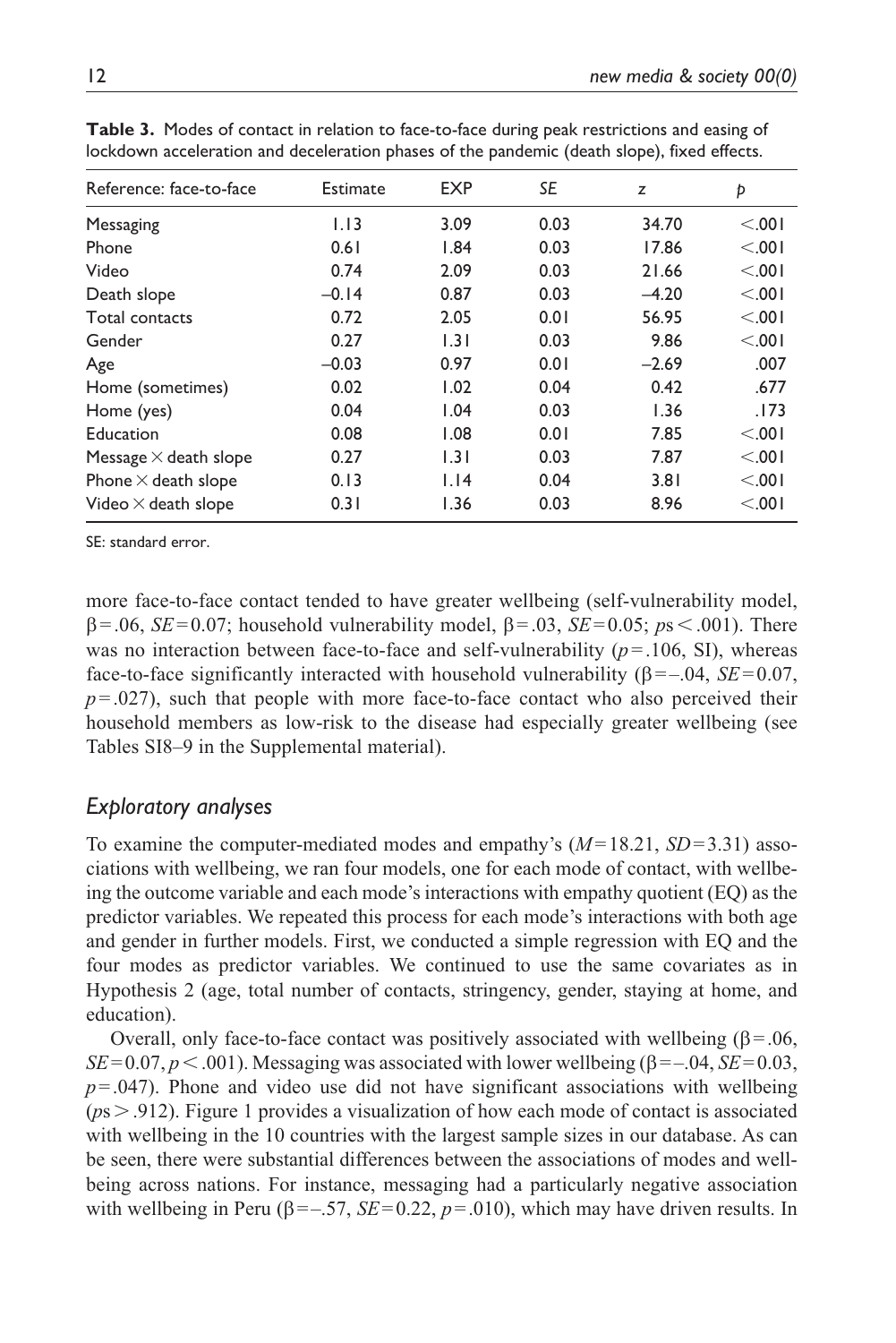



contrast, phone calls had a particularly positive association with wellbeing in Bangladesh (β=.68, *SE*=0.31, *p*=.028). Our exploratory model further revealed main effects of empathy, gender, age, stringency, and total contacts, such that people with higher EQ (β=.11, *SE*=0.06, *p*<.001), men (β=.09, *SE*=0.13, *p*<.001), older people (β=.18, *SE*=0.07,  $p < .001$ , those living under more stringent polices (β=.16, *SE*=0.06,  $p < .001$ ), and those with more contacts ( $\beta = .06$ ,  $SE = 0.09$ ,  $p = .006$ ) tended to report greater wellbeing.

The only significant mode  $\times$  empathy interaction was found for video contact (video: β=–.06, *SE*=0.03, *p*=.001, for all other modes: *p*s>.07). People who scored highly for empathy and used more video contact had lower wellbeing scores than empaths who used less video contact. There were no gender  $\times$  mode interactions, suggesting that faceto-face and computer-mediated contact were associated with men and women's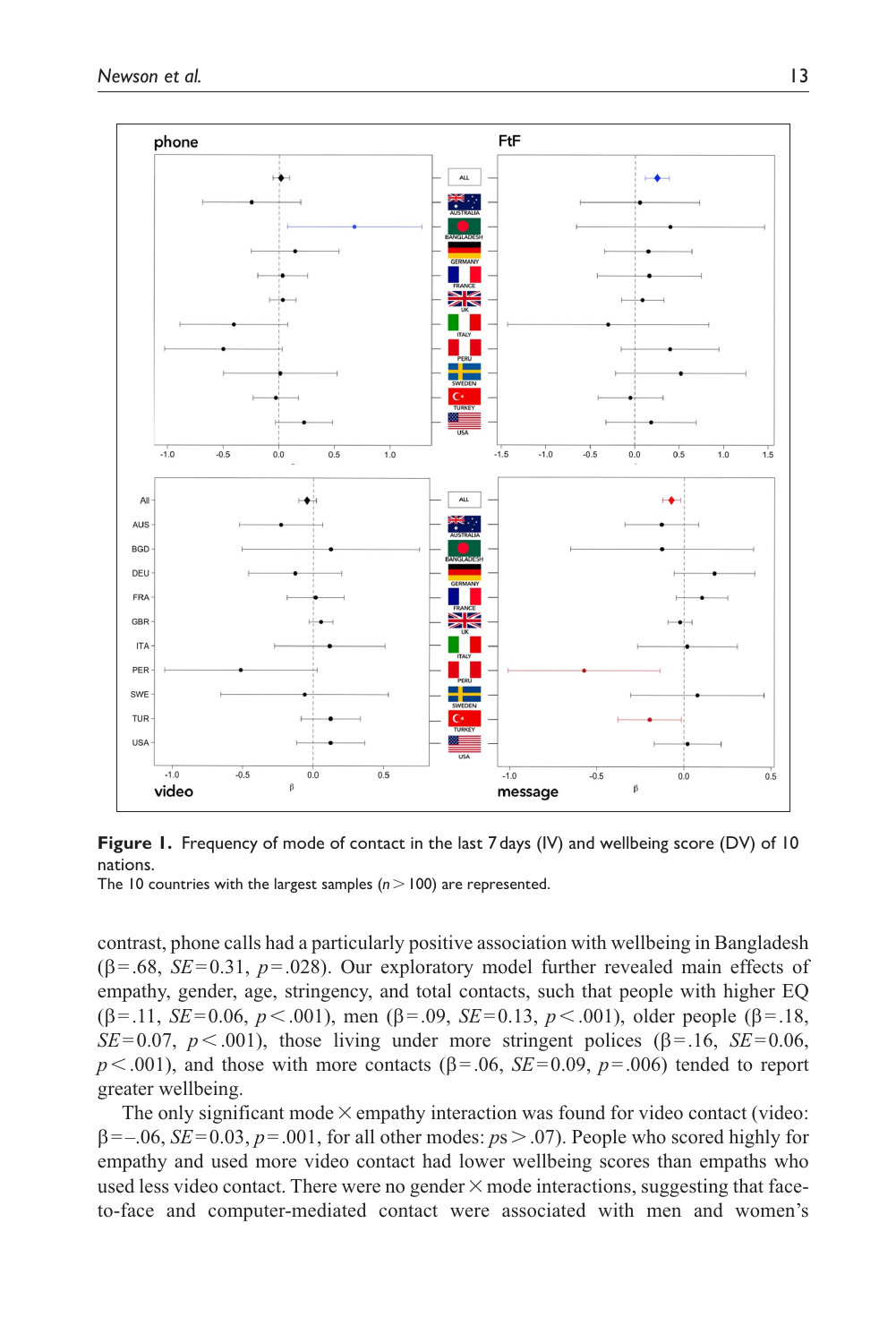

**Figure 2.** Qualitative representation of factors influencing pandemic wellbeing in our crossnational sample.

Circle sizes reflect approximate effect sizes (β values). Education was also included as a covariate but was consistently non-significant (*p*s>.736). Staying at home had a consistently marginal effect on wellbeing (*p*s<.077).

wellbeing similarly ( $p_s$  > .387). Significant mode  $\times$  age interactions were found for all computer-mediated modes, such that younger people who used lots of video, phone, or messages had lower wellbeing compared to older people or young people who used computer-mediated communication less (age  $\times$  video:  $\beta$  = .04, *SE*=0.03, *p*=.010; age  $\times$  phone:  $\beta = .04$ , *SE*=0.03,  $p = .022$ ; age  $\times$  message:  $\beta = .04$ , *SE*=0.02,  $p = .024$ ). There was no face-to-face  $\times$  age interaction, such that the relation between face-to-face contact and wellbeing was equal across age groups ( $p = .863$ ).

Finally, we re-ran our main analyses with the small, non-binary sample  $(n=59)$ . Hypothesis 1, that computer-mediated communication was more common than face-toface during the first pandemic lockdown, was supported (Table SM20 in the Supplemental material). Hypothesis 2, that wellbeing was more positively associated with face-to-face than computer-mediated communication was not supported—none of the modes of communication positively predicted wellbeing (Table SM21 in the Supplemental material). There were no face-to-face  $\times$  vulnerability interactions in the non-binary subsample (Tables SM22–23 in the Supplemental material).

Overall, our main and exploratory analyses reveal that wellbeing is positively associated with face-to-face contact, while being negatively associated with computermediated communication. A qualitative representation of how all these factors, and their associations with demographic and pandemic-specific variables (e.g. vulnerability to the disease, stringency of restrictions) can be seen in Figure 2.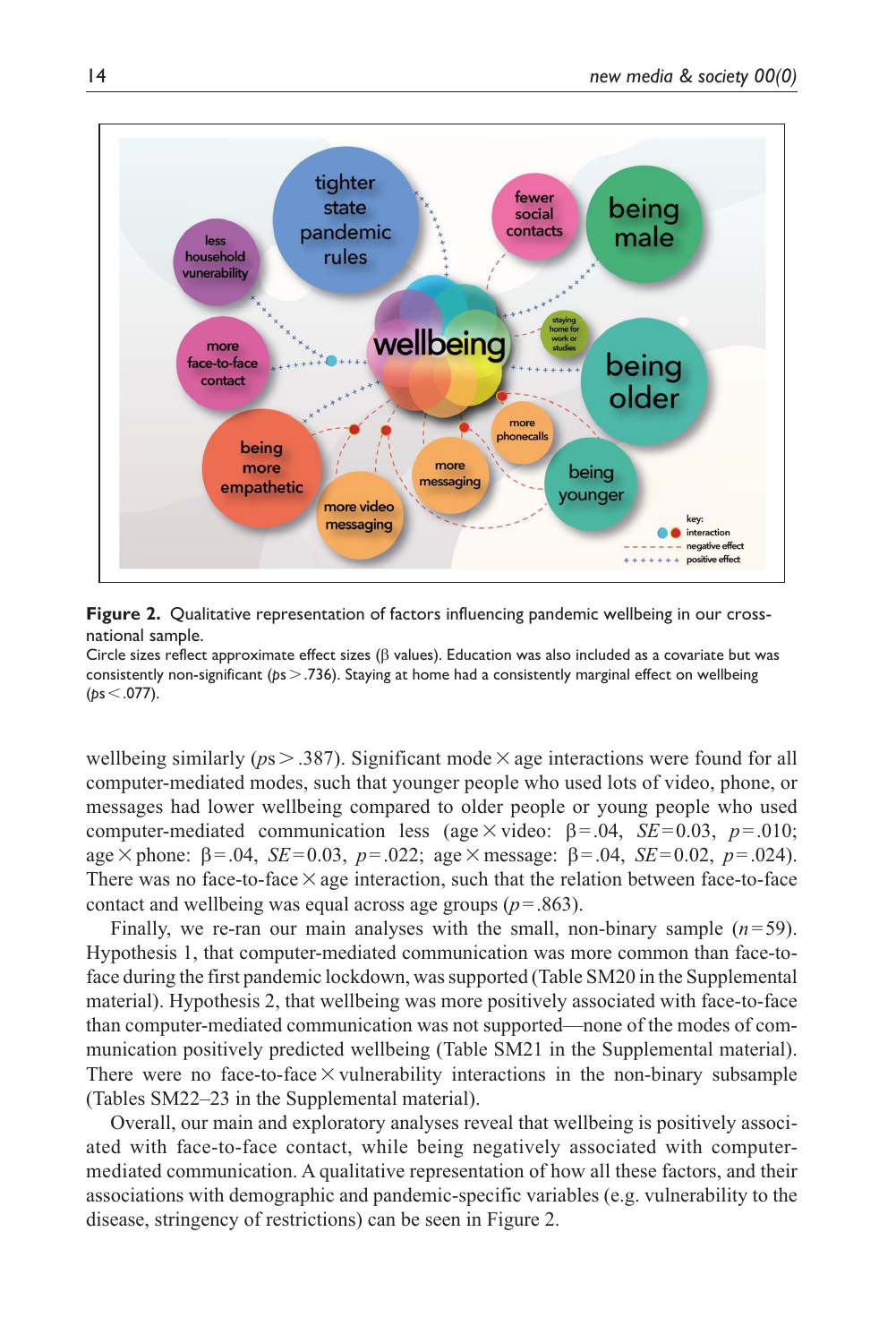#### **Discussion**

This study examined which modes of contact were used in the early phases of the pandemic, and how they related to people's wellbeing. The results from our global sample reveal that people reported more computer-mediated communication than face-to-face. This trend was consistent across age groups, for both men and women, and regardless of how the participants' countries responded to the pandemic. It was only when people fully committed to staying at home for work or study, rather than sometimes, that they reported significantly more computer-mediated communication than face-to-face contact, as compared to people who worked or studied outside the home.

We also found that the death slope (i.e. recent increases in the number of deaths in one's state or nation of residence, not just the number of deaths) was a stronger moderator than national stringency of pandemic measures (e.g. restrictions on travel and interaction). In support of previous literature, this may suggest that the general public follow threat cues gleaned from friends and family or the media, above and beyond following the rules set out by governments (Dezecache et al., 2020; Tunçgenç et al., 2021).

#### *Computer-mediated communication, age, and wellbeing*

Among the computer-mediated modes we examined, wellbeing was negatively associated with messaging and had no main associations with phone or video contact. The negative association between messaging and wellbeing offers some support for the naturalist approach (Daft and Lengel, 1986; Kock, 2005). Messages lack the crucial cues that express emotions and facilitate high-quality social interactions and bonding among people, such as mutual eye gaze, shared affect, physical touch, and tone of voice. Equally, the early stages of the pandemic may have demanded a particularly acute need for social contact that surpassed normal needs.

Despite the risks and state restrictions, consistent with our hypothesis, face-to-face contact continued to be positively associated with wellbeing. This was especially the case for individuals who did not perceive any loved ones in their household to be vulnerable to COVID-19. Even people who perceived themselves as vulnerable to the disease still appeared to benefit from face-to-face contact. This demonstrates how other people, particularly one's close social circle, continue to be paramount in our social and personal lives (Tunçgenç et al., 2021).

The importance of physical interaction, as identified in our study—at a potential cost to personal security (i.e. law breaking) or health (i.e. potential infection or death)—is likely to resonate with scholars across disciplines, from psychology to public health. At a more nuanced level, this finding also helps further inform long-standing debates around the relationship between computer-mediated communication and face-to-face interaction (Bordia, 1997; Carr, 2020).

This research highlights the significance of age regarding levels of use and the effects of computer-mediated communication. For instance, older people tended to use the phone more than younger people (16 was the minimum age in our study). We also found that age interacted with computer-mediated communication, such that younger people's wellbeing fared particularly badly with high levels of video, phone, or messaging. All age groups appeared to benefit equally from face-to-face contact.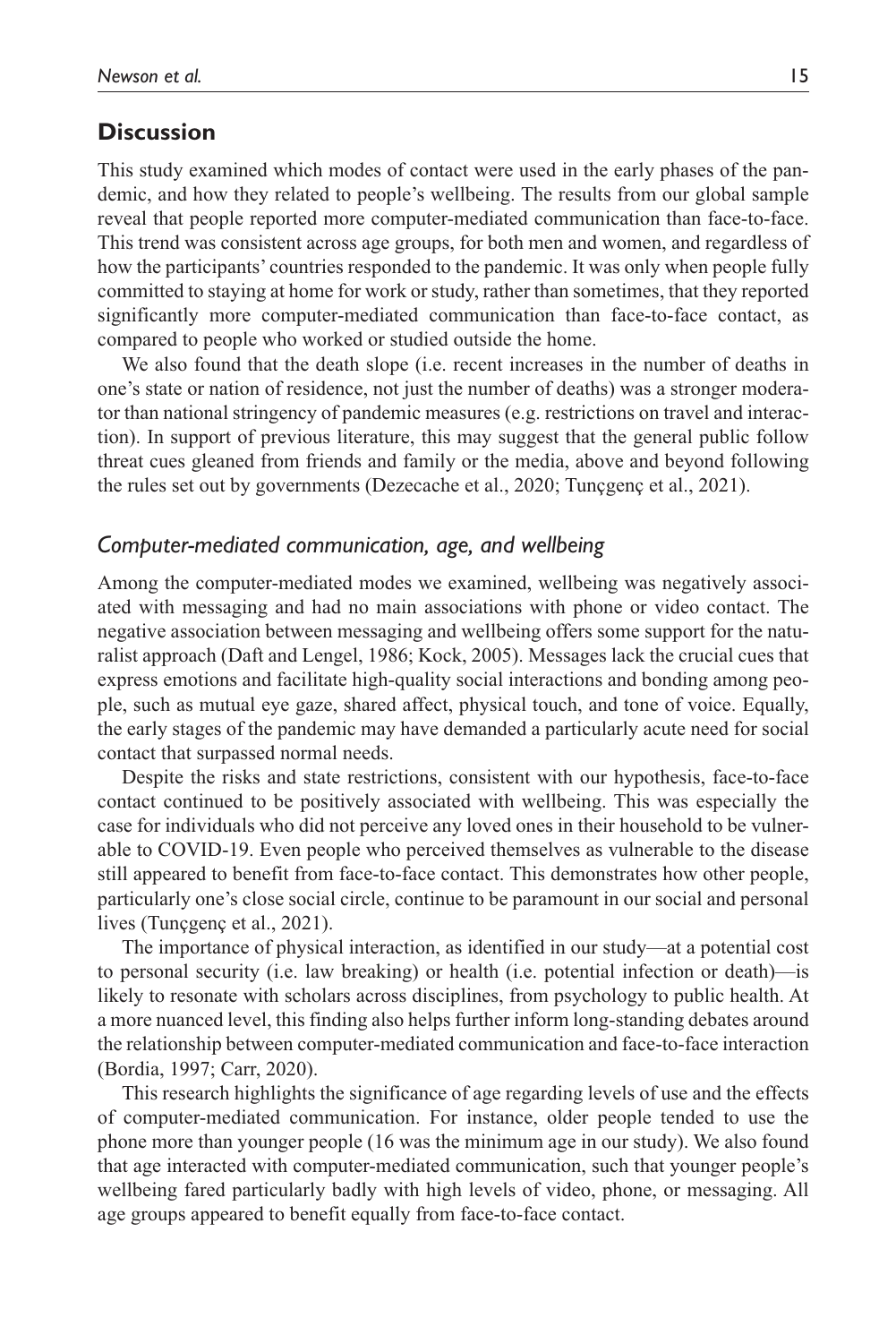Previous research has suggested that although the link between computer-mediated communication and wellbeing is generally considered to be relatively weak, older people tend to benefit most from computer-mediated communication, perhaps simply due to their engaging in positive behaviors through these modes, for example, more intimate or deeper interactions (Chan, 2018). In contrast, excessive use among children (aged 9–12) is associated with low wellbeing (Bruggeman et al., 2019). Although our study only included young people  $(16 + \text{ years})$  and not children, the trend supports the wider literature.

These findings have potential implications for future research into the distance learning many teenagers around the world have participated in for several months, often for many hours a day. The adverse effects of video-based learning for young adults is perhaps magnified by the adverse effects on wellbeing that home schooling has been found to have on parents (Lades et al., 2020). We would encourage future research to consider younger people's wellbeing in relation to computer-mediated communication, especially over extended periods.

#### *Empathy, gender, and culture*

Despite video contact including most of the audio and visual information offered by face-to-face contact, it was still not positively associated with wellbeing in its own right. In fact, high levels of video contact were related to poorer wellbeing among people with high empathy scores. This could simply be because video is still an emerging computermediated mode that relies on stable Internet connections, which can be particularly challenging in rural areas and in developing economies. As such, synchronicity of audio-visual cues in video communications may be compromised. Even with stable Internet connections, video contact still lacks physical presence and shared context, as do other computer-mediated modes, which may make such interactions frustrating for particularly empathetic people.

The moderating effect of video contact on the relationship of empathy with wellbeing, may also relate to recent literature on "Zoom fatigue." For instance, third skins manifest as a symbiosis of background, person, and technology, depersonalizing the individual one is having contact with (Nadler, 2020), and thus potentially depersonalizing oneself as a passive image in the process, consumed by the on-screen partner. During the pandemic, the presence of third skins, including with loved ones, not only exhausts the user who seeks absent social cues, but also depersonalizes the recipient one is having contact with. This may be particularly intense for empaths.

Perhaps as a result of this pervasive alienation from "third skins" and "Zoom fatigue," there are reports of young people becoming less empathetic during the pandemic and with fewer opportunities for prosocial action, for example, in the Netherlands (van de Groep et al., 2020). The same study also found high levels of resilience, which in turn is often associated with wellbeing (Sanders et al., 2015). Drops in both empathy and opportunities for prosociality are negatively associated with socio-emotional development. We suggest that interventions to reduce reliance on computer-mediated modes, or research into approaches that will reduce its adverse effects on young people, is essential regardless of the pandemic.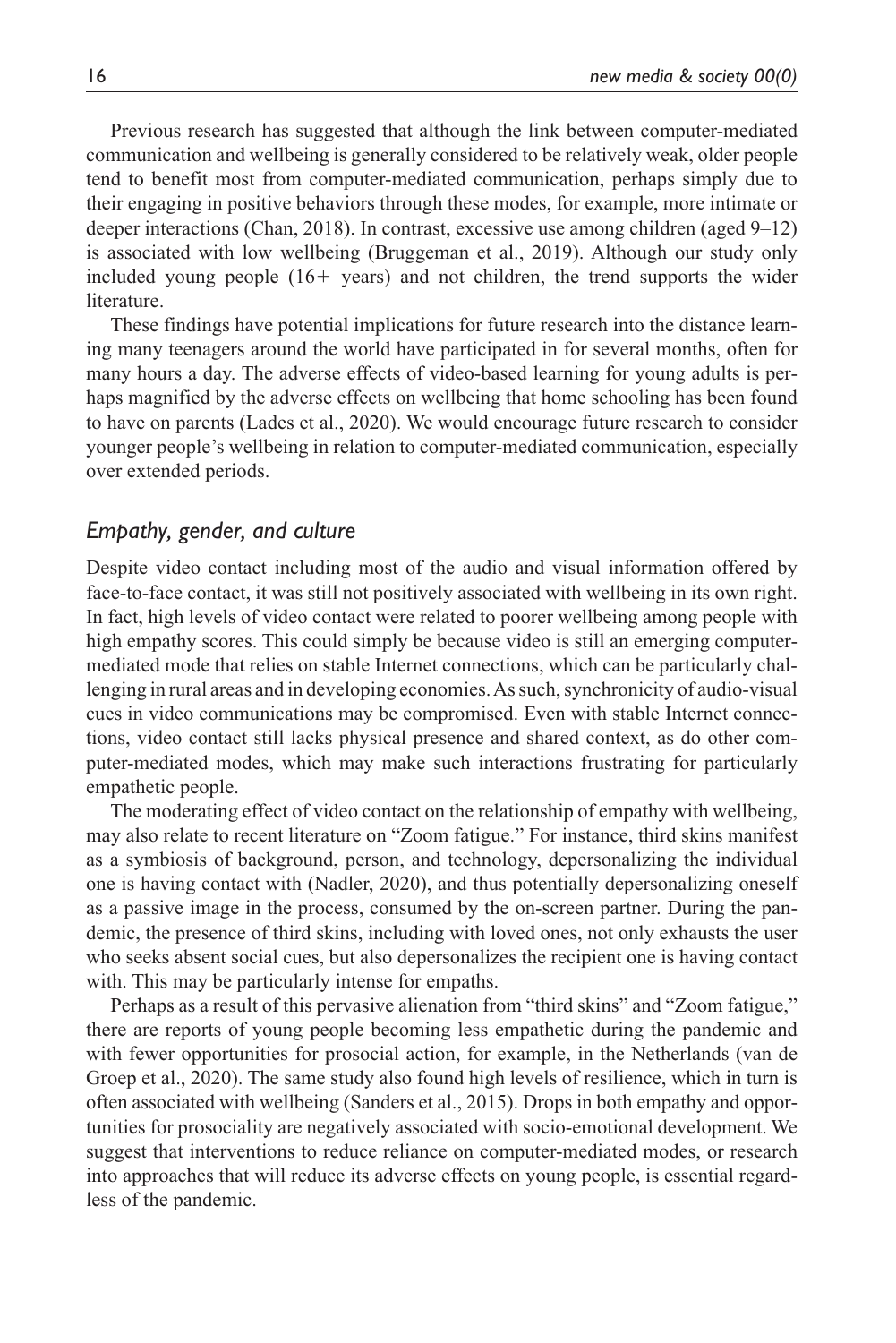We also found that men consistently reported greater wellbeing than women, though there were no interaction effects that could suggest how men's versus women's modes of contact were differentially associated with wellbeing. Research with Spanish participants found men's wellbeing was greater than women's only for people below the age of 55 (Matud et al., 2019). Masculinity (e.g. independence, assertiveness, strength, individualism, or ambition) was associated with greater wellbeing for both men and women, while femininity (e.g. empathy, tenderness, warmth, or the need for affiliation) was negatively associated with wellbeing for both men and women. Indeed, gender roles became more pronounced during the pandemic (Rosenfeld and Tomiyama, 2021), but further research is required to understand the knock on effects this would have had on feelings of masculinity, femininity, and subsequent wellbeing levels.

Although the countries in our dataset differed in terms of access to and use of technology—and experiences of COVID-19—we found a little significant variation that diverged from whole sample effects. In Bangladesh, phone calls were more associated with better wellbeing than any other region in the world. This may relate to the accessibility of telephone networks compared to poorer availability of 3G or WiFi that could hinder video messaging, as well as challenges around privacy with shared devices (Ahmed et al., 2017). The global trend observed in relation to the negative link between messaging and wellbeing was especially pronounced in Peru and Turkey. This may relate to participants from these relatively poorer nations being more familiar with sole or majority reliance on face-to-face interaction, compared to participants from the relatively richer nations, which amplified national dissatisfaction with messaging.

#### *Limitations*

First, we did not collect information from participants about the content or valence of their interactions. It may be that exchanges through messages focused more on sharing pandemic-related news and thus negatively affected wellbeing, while face-to-face interactions were more varied in content, co-involving other activities such as walking in nature, which may have positive effects on wellbeing above and beyond the mode of contact. Relatedly, future research should investigate *who* participants contacted, and through which mode. Although our design eliminated obligatory interactions (e.g. with medical professionals or work meetings), research into the strength of social ties among interactants would be beneficial, as interacting with close others versus acquaintances may impact wellbeing differently—even when using the same mode of contact (Burke and Kraut, 2016). Finally, experimental research is required to disambiguate the direction of the associations between modes of contact and wellbeing. For instance, did frequent messaging result in worse wellbeing, or did people with lower wellbeing message more because they were trying to reach out?

Although we included a text-message icon for the mode titled "message," there is potential ambiguity in the title, which could have led some participants to include audio messages in this category, rather than the "other" category. Furthermore, we chose not to distinguish between instant messaging (IM), texting, and email due to their low sensory richness and potential ambiguity around their synchronicity in the real world. Although IM and texting are similar in richness, texting is done on private devices and often with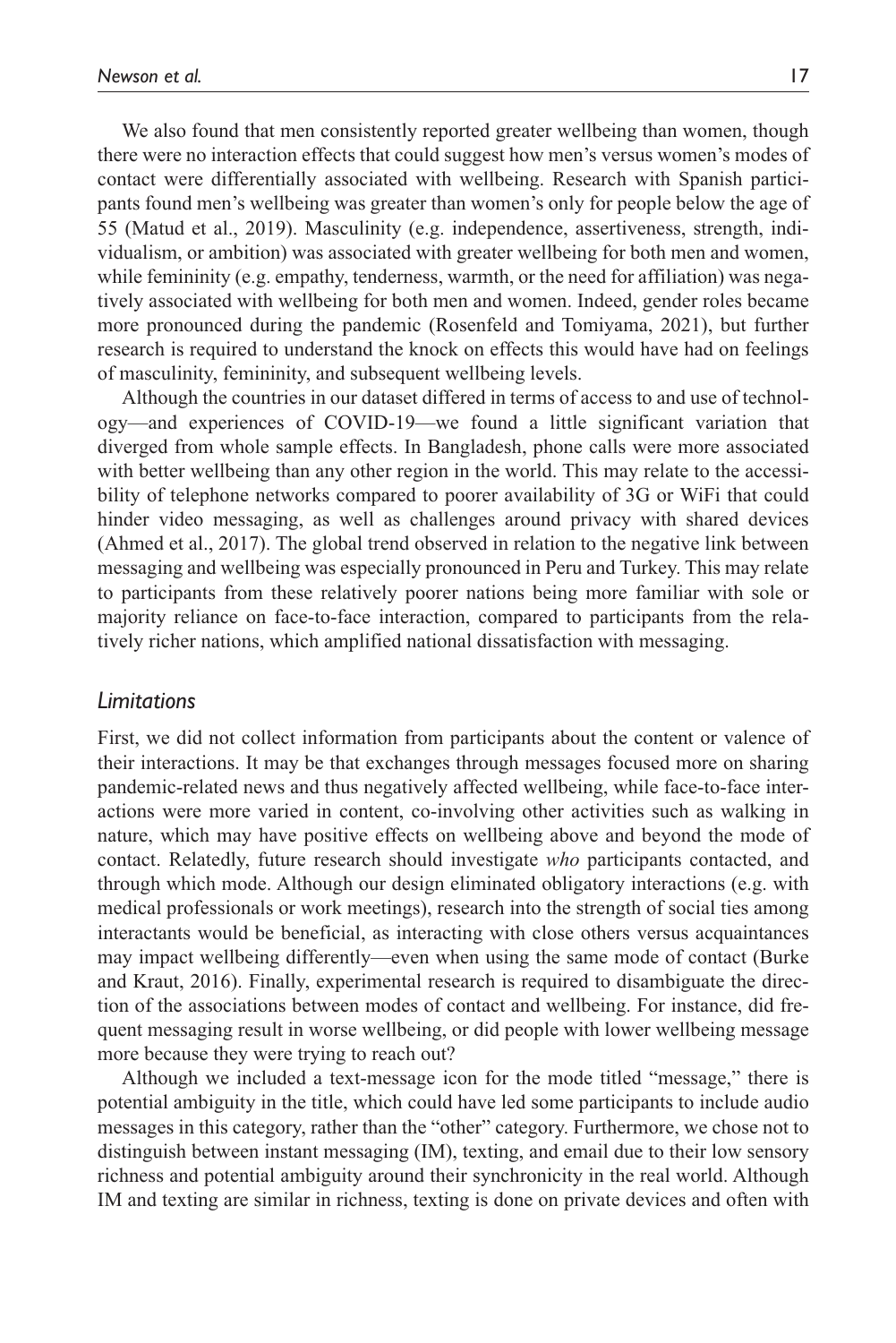closer contacts, while IM is done through software using various devices. In turn, emails may be considered to require higher effort and be less synchronous than either IM or texting. Investigating social media platforms and online communities alongside more traditional forms of computer-mediated communication could also prove fruitful in developing a more complete understanding of how computer-mediated communication impacts wellbeing across generations.

Our sample had a disproportionate number of women, and people who had completed higher education, an issue we partially addressed by adding these variables as covariates in all analyses. In future research, more detailed analyses of varied samples including people with different ethnicities and/or socio-economic status will be informative given how the pandemic exacerbated existing social inequalities, including its effects on mental health and wellbeing (Gauthier et al., 2021; Otu et al., 2020). Further demographics, such as participants' household structure, childcare, and marital status will also likely have had an impact on social interaction *outside* the home, as well as on individuals' wellbeing.

We collected substantial data from countries that are typically considered to be less WEIRD in the psychology literature, and underrepresented in the computer-mediated communication literature, especially from Peru and Bangladesh. Our research is better framed within the WILD paradigm, that is, research that is Worldwide, In Situ (contextually relevant), Local (informed by local culture), and Distinct (beyond student participants; Newson et al., 2021). Although the survey was conducted online, limiting its ecological validity (In Situ), we recruited from a Worldwide and Distinct cohort (geographically varied, beyond student populations). We worked as a multi-national team to ensure that local information would make the survey both accessible and meaningful to as many populations as possible. Future research will benefit from studies focused on specific regions or regional comparisons, and especially by including a wider sample from the Global South.

Our hypothesis focused on gender-based differences between men and women, but since we collected data from non-binary people, albeit from a relatively small sample, we provide the analyses concerning non-binary people in the Supplemental material. We note that associations between modes of contact and wellbeing among minority groups may diverge from our results. For example, we found no positive association between face-to-face contact and wellbeing among non-binary people. This is something that should be considered in further research, especially regarding ethnic minorities and members of the lesbian, bisexual, gay, transgender, queer (LBGTQ+) communities. For instance, American sexual minorities have reported more distancing and worry around COVID-19, as well as more computer-mediated communication use in some research (Baumel et al., 2021). We also encourage future research to analyze longitudinal data to help understand how modes of contact changed as people's understanding of the virus changed, and their personal limits of social disconnectedness were reached.

#### **Conclusion**

As a highly social species, human beings are able to adapt their social interactions to online modes. Nonetheless, in support of the naturalist approach, we do not appear to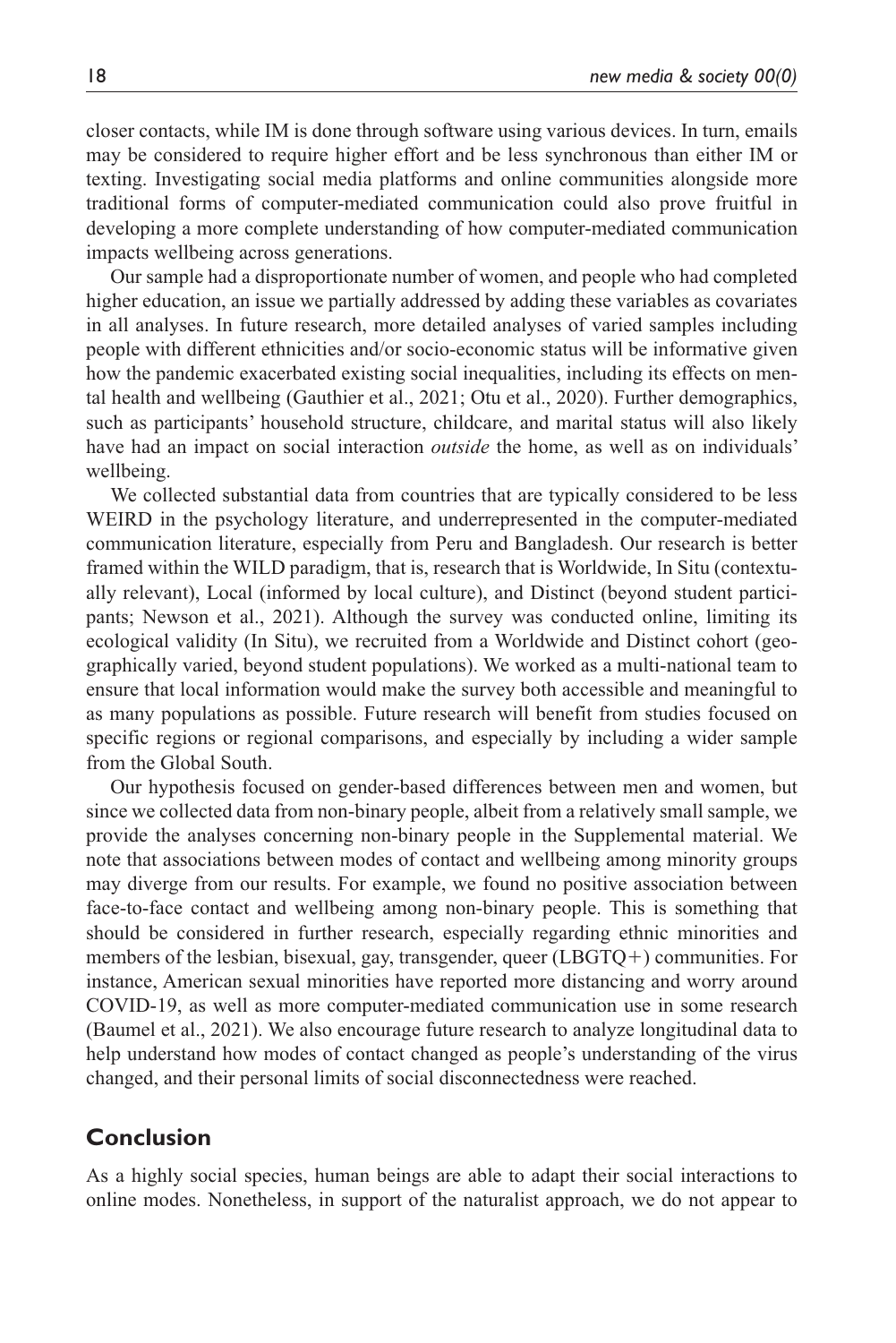have the social flexibility to meet all our social needs online, as face-to-face remained the only mode of contact associated with higher levels of wellbeing. In turn, increased use of computer-mediated communication did not appear to benefit wellbeing and, among young people, was a negative factor. Young people reported no more face-to-face contact in relation to their computer-mediated communication, than did older people, so previous attempts to blame young people's disregard for social distancing rules appears misplaced. We argue that during this time of health insecurity, when speaking with social networks face-to-face was restricted, people endeavored to be physically, but not socially isolated—despite clear costs to their mental wellbeing.

#### **Author Note**

Bahar Tunçgenç is also affiliated to Psychology Department, Nottingham Trent University, UK.

#### **Acknowledgements**

Thank you to Sophie Bateman for her support proofreading and to Grace Young for her work in developing the figures. Importantly, thank you to the thousands of participants around the world who participated in this voluntary research.

#### **Funding**

The author(s) disclosed receipt of the following financial support for the research, authorship, and/ or publication of this article: MN was funded by a UKRI Future Leader's Fellowship grant (MR/ T041099/1). OD was funded by the Volkswagen Foundation (Co-Sense). GD was financed by the French government IDEX-ISITE initiative16-IDEX-0001 (CAP 20-25). MEZ was funded by the Wellcome Trust grant number 204702 and is currently supported by the European Union's Horizon 2020 Marie Skłodowska-Curie Individual fellowship grant number 882936. JS was funded by the NOMIS Foundation through the project "Diversity in Social Environments".

#### **ORCID iD**

Martha Newson **D** <https://orcid.org/0000-0001-7700-9562>

#### **Supplemental material**

Supplemental material for this article is available online.

#### **References**

- Ahmed SI, Haque MR, Chen J, et al. (2017) Digital privacy challenges with shared mobile phone use in Bangladesh. *Proceedings of the ACM on Human-computer Interaction* 1: 1–20.
- Aldunate N and González-Ibáñez R (2017) An integrated review of emoticons in computer-mediated communication. *Frontiers in Psychology* 7: 2061.
- Bai Q, Dan Q, Mu Z, et al. (2019) A systematic review of emoji: current research and future perspectives. *Frontiers in Psychology* 10: 2221.
- Baumeister RF and Leary MR (1995) The need to belong: desire for interpersonal attachments as a fundamental human motivation. *Psychological Bulletin* 117(3): 497–529.
- Baumel K, Hamlett M, Wheeler B, et al. (2021) Living through COVID-19: social distancing, computer-mediated communication, and well-being in sexual minority and heterosexual adults. *Journal of Homosexuality* 68(4): 673–691.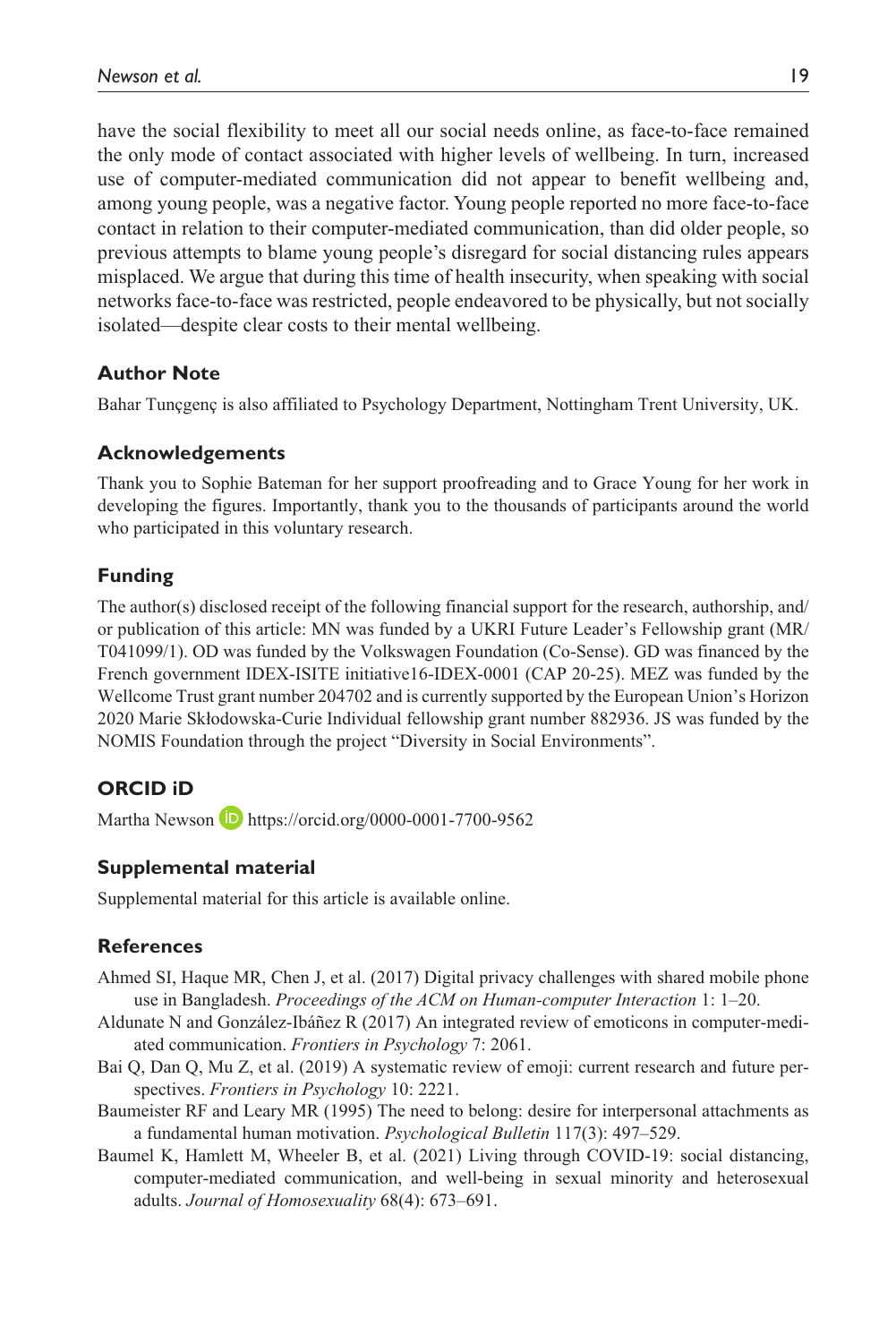- Baym NK, Zhang YB and Lin MC (2004) Social interactions across media: interpersonal communication on the internet, telephone and face-to-face. *New Media & Society* 6(3): 299–318.
- Bordia P (1997) Face-to-face versus computer-mediated communication: a synthesis of the experimental literature. *The Journal of Business Communication* 34(1): 99–118.
- Brooks SK, Webster RK, Smith LE, et al. (2020) The psychological impact of quarantine and how to reduce it: rapid review of the evidence. *The Lancet* 395(10227): 912–920.
- Bruggeman H, Van Hiel A, Van Hal G, et al. (2019) Does the use of digital media affect psychological well-being? An empirical test among children aged 9 to 12. *Computers in Human Behavior* 101: 104–113.
- Burke M and Kraut RE (2016) The relationship between Facebook use and well-being depends on communication type and tie strength. *Journal of Computer-Mediated Communication* 21(4): 265–281.
- Carr CT (2020) CMC is dead, long live CMC!: situating computer-mediated communication scholarship beyond the digital age. *Journal of Computer-Mediated Communication* 25(1): 9–22.
- Castaldelli-Maia JM, Marziali ME, Lu Z, et al. (2021) Investigating the effect of national government physical distancing measures on depression and anxiety during the COVID-19 pandemic through meta-analysis and meta-regression. *Psychological Medicine* 51(6): 881–893.
- Chan M (2018) Mobile-mediated multimodal communications, relationship quality and subjective well-being: an analysis of smartphone use from a life course perspective. *Computers in Human Behavior* 87: 254–262.
- Daft RL and Lengel RH (1986) Organizational information requirements, media richness and structural design. *Management Science* 32(5): 554–571.
- De Leeuw JR (2015) jsPsych: a JavaScript library for creating behavioral experiments in a web browser. *Behavior Research Methods* 47(1): 1–12.
- Dezecache G, Frith CD and Deroy O (2020) Pandemics and the great evolutionary mismatch. *Current Biology* 30(10): R417–R419.
- Dienlin T and Johannes N (2020) The impact of digital technology use on adolescent well-being. *Dialogues in Clinical Neuroscience* 22(2): 135–142.
- Dunbar RI and Spoors M (1995) Social networks, support cliques, and kinship. *Human Nature* 6(3): 273–290.
- Elmer T, Mepham K and Stadtfeld C (2020) Students under lockdown: comparisons of students' social networks and mental health before and during the COVID-19 crisis in Switzerland. *PLoS ONE* 15(7): e0236337.
- Every-Palmer S, Jenkins M, Gendall P, et al. (2020) Psychological distress, anxiety, family violence, suicidality, and wellbeing in New Zealand during the COVID-19 lockdown: a crosssectional study. *PLoS ONE* 15(11): e0241658.
- Fauville G, Luo M, Muller Queiroz AC, et al. (2021) Nonverbal mechanisms predict zoom fatigue and explain why women experience higher levels than men. *SSRN 3820035*. Available at: [https://papers.ssrn.com/sol3/papers.cfm?abstract\\_id=3820035](https://papers.ssrn.com/sol3/papers.cfm?abstract_id=3820035)
- Fitzpatrick KM, Harris C and Drawve G (2020) How bad is it? Suicidality in the middle of the COVID-19 pandemic. *Suicide and Life-Threatening Behavior* 50(6): 1241–1249.
- Gauthier GR, Smith JA, García C, et al. (2021) Exacerbating inequalities: social networks, racial/ethnic disparities, and the COVID-19 pandemic in the United States. *The Journals of Gerontology: Series B* 76(3): e88–e92.
- Ghebreyesus TA (2020) Addressing mental health needs: an integral part of COVID-19 response. *World Psychiatry* 19(2): 129–130.
- Goodman-Deane J, Mieczakowski A, Johnson D, et al. (2016) The impact of communication technologies on life and relationship satisfaction. *Computers in Human Behavior* 57: 219–229.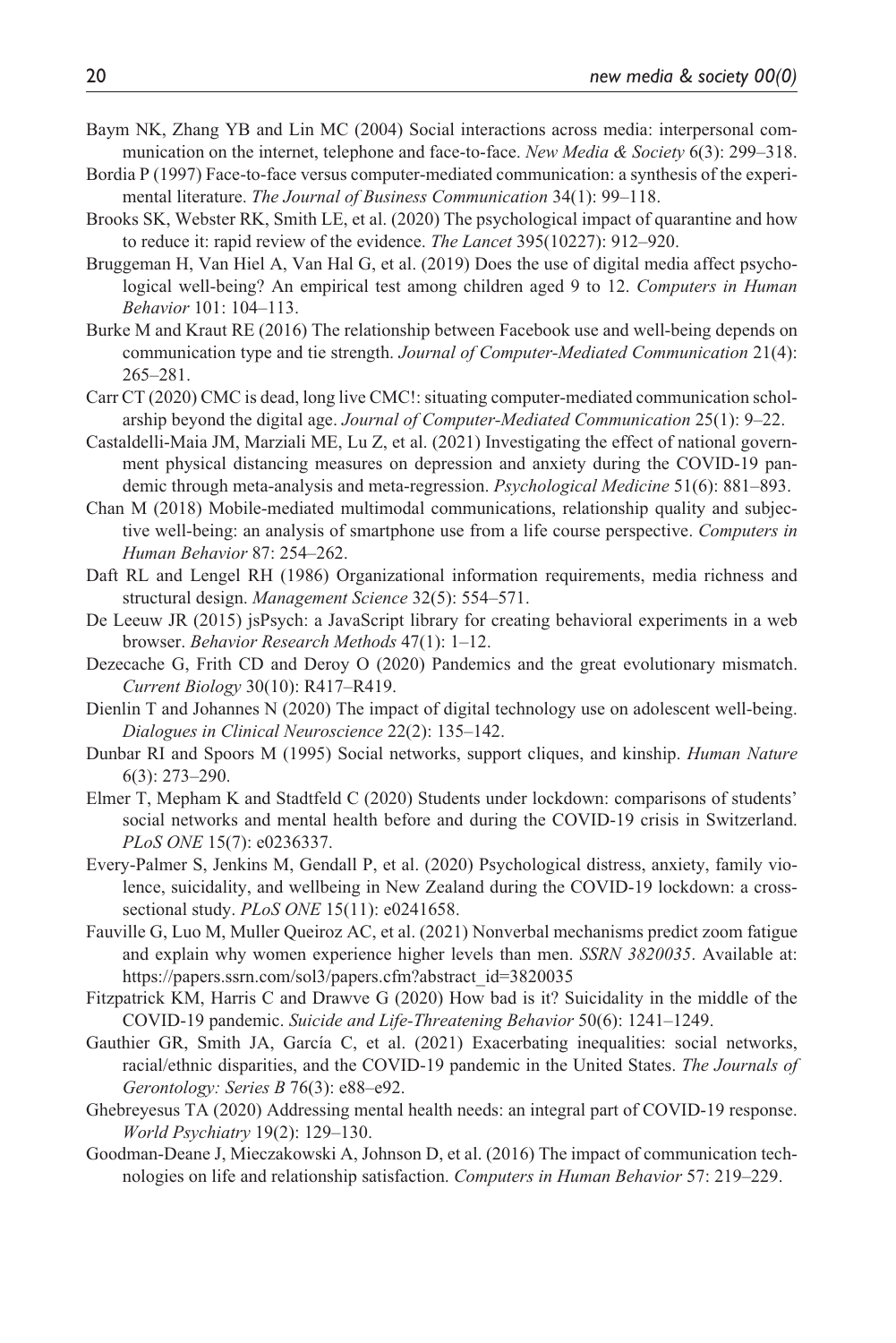- Groarke JM, Berry E, Graham-Wisener L, et al. (2020) Loneliness in the UK during the COVID-19 pandemic: cross-sectional results from the COVID-19 psychological wellbeing study. *PLoS ONE* 15(9): e0239698.
- Hale T, Petherick A, Phillips T, et al. (2020) Variation in government responses to COVID-19. Version 6.0 Blavatnik School of Government working paper. Available at: [www.bsg.ox.ac.](www.bsg.ox.ac.uk/covidtracker) [uk/covidtracker](www.bsg.ox.ac.uk/covidtracker) (accessed 6 May 2021).
- Hayes AF (2017) *Introduction to Mediation, Moderation, and Conditional Process Analysis: A Regression-Based Approach*. New York: Guilford Press.
- Henrich J, Heine SJ and Norenzayan A (2010) Most people are not WEIRD. *Nature* 466(7302): 29.
- Hietanen JO, Peltola MJ and Hietanen JK (2020) Psychophysiological responses to eye contact in a live interaction and in video call. *Psychophysiology* 57(6): e13587.
- Hrdy SB (2009) *The Woman That Never Evolved*. Cambridge, MA: Harvard University Press.
- JASP Team (2020) JASP (Version 0.14.1) [Computer software]. [https://jasp-stats.org/faq/how](https://jasp-stats.org/faq/how-do-i-cite-jasp/)[do-i-cite-jasp/](https://jasp-stats.org/faq/how-do-i-cite-jasp/)
- Jiang LC, Bazarova NN and Hancock JT (2013) From perception to behavior: disclosure reciprocity and the intensification of intimacy in computer-mediated communication. *Communication Research* 40(1): 125–143.
- Kim HHS and Jung JH (2020) Social isolation and psychological distress during the COVID-19 pandemic: a cross-national analysis. *The Gerontologist* 61: 103–113.
- Kock N (2005) Media richness or media naturalness? The evolution of our biological communication apparatus and its influence on our behavior toward e-communication tools. *IEEE Transactions on Professional Communication* 48(2): 117–130.
- Kraut R, Patterson M, Lundmark V, et al. (1998) Internet paradox: a social technology that reduces social involvement and psychological well-being? *American Psychologist* 53(9): 1017–1031.
- Kumar A and Epley N (2021) It's surprisingly nice to hear you: misunderstanding the impact of communication media can lead to suboptimal choices of how to connect with others. *Journal of Experimental Psychology: General* 150(3): 595–607.
- Lades LK, Laffan K, Daly M, et al. (2020) Daily emotional well-being during the COVID-19 pandemic. *British Journal of Health Psychology* 25(4): 902–911.
- Liu D, Baumeister RF, Yang CC, et al. (2019) Digital communication media use and psychological well-being: a meta-analysis. *Journal of Computer-Mediated Communication* 24(5): 259–273.
- Lomanowska AM and Guitton MJ (2016) Online intimacy and well-being in the digital age. *Internet Interventions* 4: 138–144.
- McArthur JA (2021) From classroom to Zoom room: exploring instructor modifications of visual nonverbal behaviors in synchronous online classrooms. Communication Teacher. Epub ahead of print 29 September. DOI: 10.1080/17404622.2021.1981959.
- Matud MP, López-Curbelo M and Fortes D (2019) Gender and psychological well-being. *International Journal of Environmental Research and Public Health* 16(19); 3531.
- Meier JV, Noel JA and Kaspar K (2021) Alone together: computer-mediated communication in leisure time during and after the COVID-19 pandemic. *Frontiers in Psychology* 12: 2040.
- Miguel FK, Machado GM, Pianowski G, et al. (2021) Compliance with containment measures to the COVID-19 pandemic over time: do antisocial traits matter? *Personality and Individual Differences* 168: 110346.
- Nadler R (2020) Understanding "Zoom fatigue": theorizing spatial dynamics as third skins in computer-mediated communication. *Computers and Composition* 58: 102613.
- Newson M, Buhrmester M and Whitehouse H (2021) United in defeat: shared suffering and group bonding among football fans. Managing Sport and Leisure. Epub ahead of print 18 January. DOI: 10.1080/23750472.2020.1866650.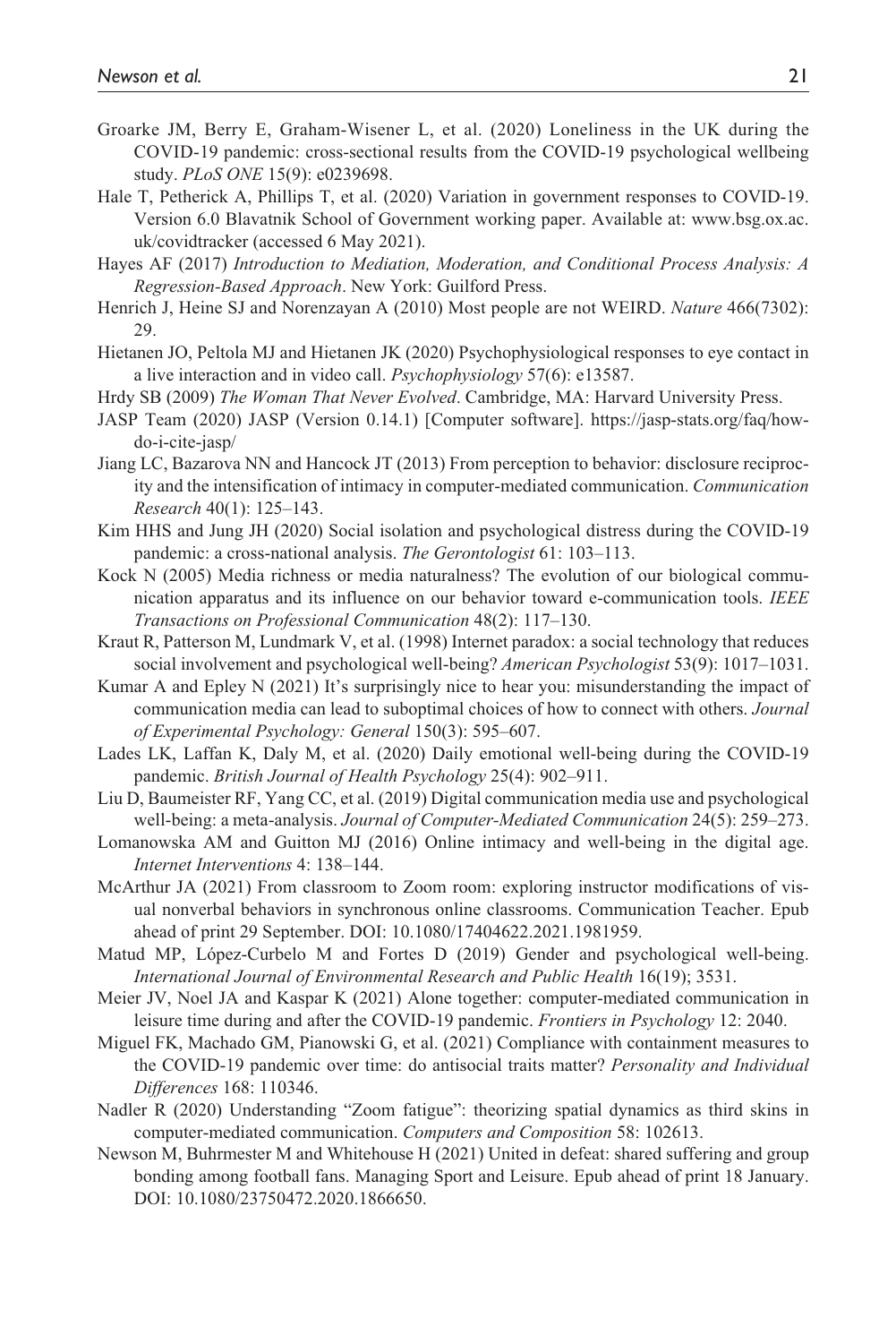- Nguyen MH, Gruber J, Marler W, et al. (2021) Staying connected while physically apart: digital communication when face-to-face interactions are limited. New Media  $\&$  Society. Epub ahead of print 10 February. DOI: 10.1177/1461444820985442.
- Nicovich SG, Boller GW and Cornwell TB (2005) Experienced presence within computer-mediated communications: initial explorations on the effects of gender with respect to empathy and immersion. *Journal of Computer-Mediated Communication* 10(2): 1023.
- Odgers CL and Jensen MR (2020) Annual research review: adolescent mental health in the digital age: facts, fears, and future directions. *Journal of Child Psychology and Psychiatry* 61(3): 336–348.
- Orben A (2020) The Sisyphean cycle of technology panics. *Perspectives on Psychological Science* 15(5): 1143–1157.
- Otu A, Charles CH and Yaya S (2020) Mental health and psychosocial well-being during the COVID-19 pandemic: the invisible elephant in the room. *International Journal of Mental Health Systems* 14: 1–5.
- Pierce M, Hope H, Ford T, et al. (2020) Mental health before and during the COVID-19 pandemic: a longitudinal probability sample survey of the UK population. *The Lancet Psychiatry* 7(10): 883–892.
- Pinheiro JC and Bates DM (1995) Approximations to the log-likelihood function in the nonlinear mixed-effects model. *Journal of computational and Graphical Statistics* 4(1): 12–35.
- Prati G and Mancini AD (2021) The psychological impact of COVID-19 pandemic lockdowns: a review and meta-analysis of longitudinal studies and natural experiments. *Psychological Medicine* 51: 201–211.
- R Core Team (2019) An introduction to dplR. *Industrial and Commercial Training* 10: 11–18.
- Rosenfeld DL and Tomiyama AJ (2021) Can a pandemic make people more socially conservative? Political ideology, gender roles, and the case of COVID-19. *Journal of Applied Social Psychology* 51(4): 425–433.
- Rossi C, Bonanomi A and Oasi O (2021) Psychological wellbeing during the COVID-19 pandemic: the influence of personality traits in the Italian population. *International Journal of Environmental Research and Public Health* 18(11): 5862.
- Sanders J, Munford R, Thimasarn-Anwar T, et al. (2015) The role of positive youth development practices in building resilience and enhancing wellbeing for at-risk youth. *Child Abuse & Neglect* 42: 40–53.
- Scott GG and Fullwood C (2020) Does recent research evidence support the hyperpersonal model of online impression management? *Current Opinion in Psychology* 36: 106–111.
- Sherman LE, Michikyan M and Greenfield PM (2013) The effects of text, audio, video, and in-person communication on bonding between friends. *Cyberpsychology: Journal of Psychosocial Research on Cyberspace* 7(2): 3.
- Sirait ERE and Zellatifanny CM (2020) An empirical study: computer-mediated communication and collaboration among government employees during flexible working arrangements. In: *Proceedings of the 2020 international conference on information technology systems and innovation (ICITSI)*, Bandung, Indonesia, 19–23 October, pp. 95–100. New York: IEEE.
- Sommerlad A, Marston L, Huntley J, et al. (2021) Social relationships and depression during the COVID-19 lockdown: longitudinal analysis of the COVID-19 social study. *Psychological Medicine*. Epub ahead of print 13 January. DOI: 10.1017/S0033291721000039.
- Sprecher S and Hampton AJ (2017) Liking and other reactions after a get-acquainted interaction: a comparison of continuous face-to-face interaction versus interaction that progresses from text messages to face-to-face. *Communication Quarterly* 65(3): 333–353.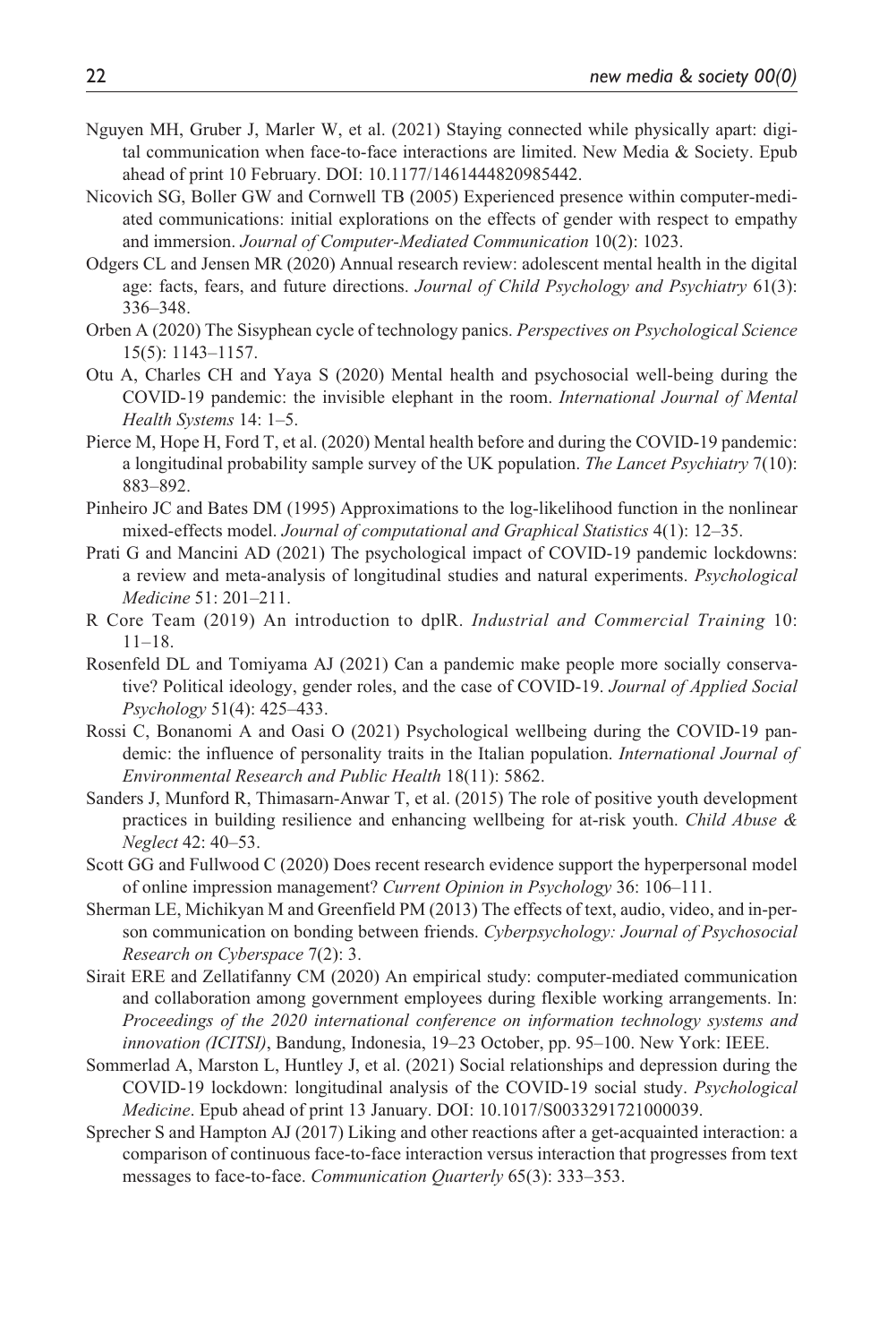- Stiller J and Dunbar RI (2007) Perspective-taking and memory capacity predict social network size. *Social Networks* 29(1): 93–104.
- Tang Y and Hew KF (2019) Emoticon, emoji, and sticker use in computer-mediated communication: a review of theories and research findings. *International Journal of Communication* 13: 27.
- Tennant R, Hiller L, Fishwick R, et al. (2007) The Warwick-Edinburgh mental well-being scale (WEMWBS): development and UK validation. *Health and Quality of Life Outcomes* 5(1):  $1 - 13$
- Tomasello M (2014) The ultra-social animal. *European Journal of Social Psychology* 44(3): 187–194.
- Tree JEF, Whittaker S, Herring SC, et al. (2021) Psychological distance in mobile telepresence. *International Journal of Human-Computer Studies* 151: 102629.
- Tunçgenç B, El Zein M, Sulik J, et al. (2021) Social influence matters: we follow pandemic guidelines most when our close circle does. *British Journal of Psychology* 112: 763–780.
- van de Groep S, Zanolie K, Green KH, et al. (2020) A daily diary study on adolescents' mood, empathy, and prosocial behavior during the COVID-19 pandemic. *PLoS ONE* 15(10): e0240349.
- Verduyn P, Ybarra O, Résibois M, et al. (2017) Do social network sites enhance or undermine subjective well-being? A critical review. *Social Issues and Policy Review* 11(1): 274–302.
- Vindegaard N and Benros ME (2020) COVID-19 pandemic and mental health consequences: systematic review of the current evidence. *Brain, Behavior, and Immunity* 89: 531–542.
- Vlahovic TA, Roberts S and Dunbar R (2012) Effects of duration and laughter on subjective happiness within different modes of communication. *Journal of Computer-Mediated Communication* 17(4): 436–450.
- Wakabayashi A, Baron-Cohen S, Wheelwright S, et al. (2006) Development of short forms of the Empathy Quotient (EQ-short) and the Systemizing Quotient (SQ-short). *Personality and Individual Differences* 41(5): 929–940.
- Walther JB (1996) Computer-mediated communication: impersonal, interpersonal, and hyperpersonal interaction. *Communication Research* 23(1): 3–43.
- WHO (2020) Critical preparedness, readiness and response actions for COVID-19. 7 March. Available at: WHO/COVID-19/Community\_Actions/2020.1
- Wohn DY, Peng W and Zytko D (2017) Face to face matters: communication modality, perceived social support, and psychological wellbeing. In: *Proceedings of the 2017 CHI conference extended abstracts on human factors in computing systems*, Denver, CO, 6–11 May, pp. 3019–3026. New York: ACM.
- Yang CC, Brown BB and Braun MT (2014) From Facebook to cell calls: layers of electronic intimacy in college students' interpersonal relationships. *New Media & Society* 16(1): 5–23.
- Zhao H, He X, Fan G, et al. (2020) COVID-19 infection outbreak increases anxiety level of general public in China: involved mechanisms and influencing factors. *Journal of Affective Disorders* 276: 446–452.

#### **Author biographies**

Martha Newson is a UK Research & Innovation Future Leaders Fellow at the University of Kent and a Research Affiliate at the University of Oxford. As a cognitive anthropologist with an evolutionary background, she focuses on belonging and group identities, with diverse samples including football fans and people in prison.

Dr. Yi Zhao is an Assistant Professor of Biostatistics and Health Data Science at Indiana University School of Medicine.